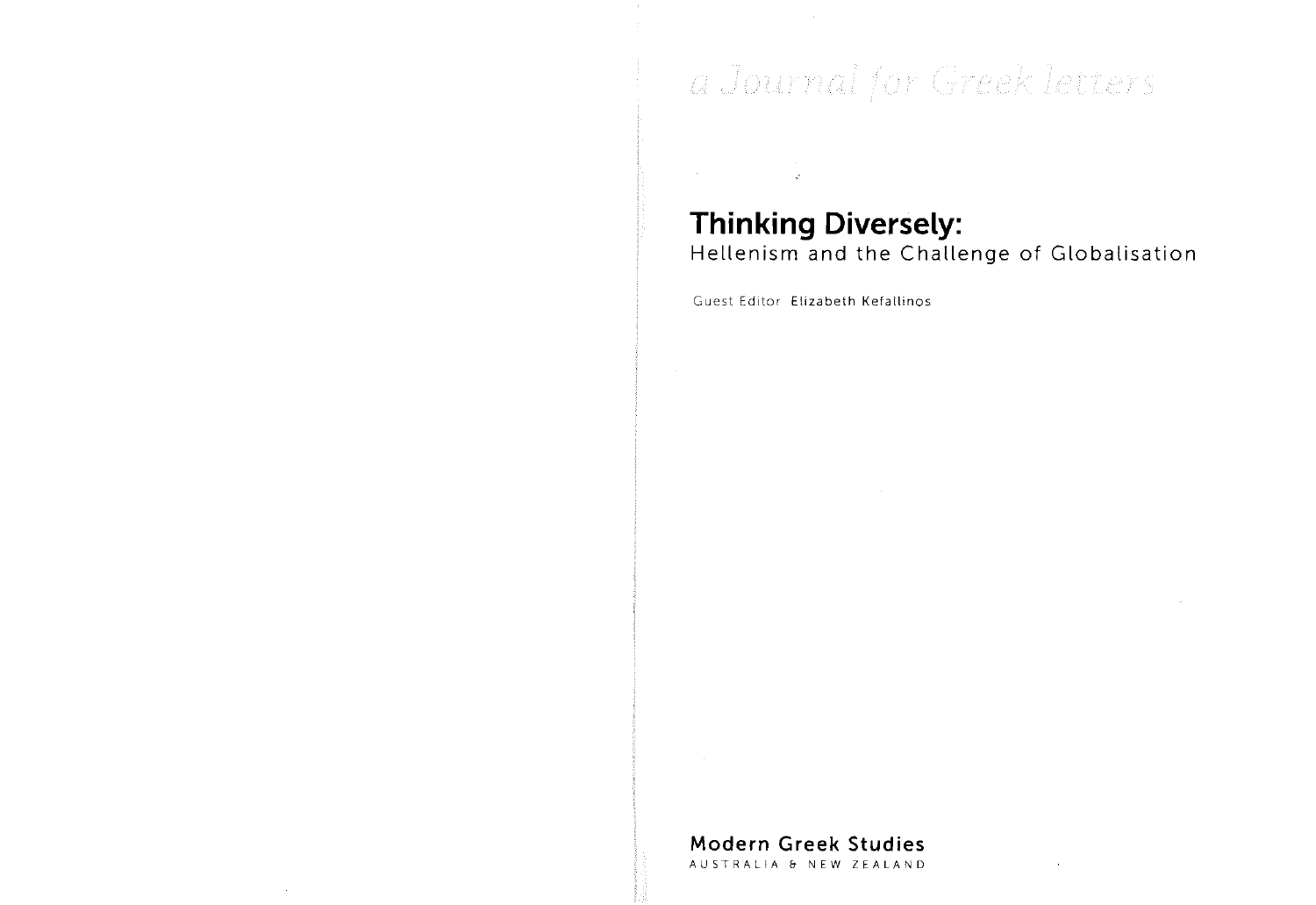# The Modern Greek Studies Association of Australia and New Zealand (MGSAANZ)

President - Anthony Dracopoulos Vice President - Elizabeth Kefallinos Treasurer - Panavota Nazou Secretary - Panaviotis Diamadis

The Modern Greek Studies Association of Australia and New Zealand (MGSAANZ) was founded in 1990 as a professional association by those in Australia and New Zealand engaged in Modern Greek Studies. Membership is open to all interested in any area of Greek studies (history, literature, culture, tradition, economy, gender studies, sexualities, linguistics, cinema, Diaspora etc.).

The Association issues a Newsletter (Evnuspoon), holds conferences and publishes two journals annually.

### **Editorial board**

Vrasidas Karalis (University of Sydney) Maria Herodotou (La Trobe University) Panayota Nazou (University of Sydney) Dr. Anthony Dracopoulos (The University of Sydney) Panavotis Diamadis (University of Technology) Elizabeth Kefallinos (Maquarie University)

#### Membership and subscriptions

(including annual subscription for 2 issues) Individual. AUS \$40 784.201 Institutions: ATTS \$70 **US \$70** EUR €50 Full-time students/ AUS \$20 pensioners 082.211 EUR<sub>E30</sub>

# Correspondence and payments

Department of Modern Greek A18, University of Sydney, NSW 2006 Australia T (+612) 9351 7252 E-mail vrasidas.karalis@sydney.edu.au

Please send submissions in Times New Roman 12pt, 1.5 spacing, single inverted commas for quotes, with endnotes rather than footuotes.

The periodical welcomes papers in both English and Greek on all aspects of Modern Greek Studies (broadly defined).

Prospective contributors should preferably submit their papers on disk and hard copy. All published contributions by academics are refereed (standard process of blind peer assessment). This is a DEST recognised publication.

Το περιοδικό φιλοξενεί άρθρα στα Αγγλικά και τα Ελληνικά αναφερόμενα σε όλες τις απόψεις των Νεοελληνικών Σπουδών (στη νενικάτητά τους). Υποψήφιοι συνεργάτες θα πρέπει να υποβάλλουν κατά προτίμηση τις μελέτες των σε δισκέτα και σε έντυπη μορφή. Όλες οι συνεργασίες από πανεπιστημιακούς έχουν υποβληθεί στην κρετική των εκδοτών και επιλέκτων πανεπιστημιακών συναδέλφων.

Published for the Modern Greek Studies Association of Australia and New Zealand (MGSAANZ) Department of Modern Greek, University of Sydney NSW 2006 Australia T (02) 9351 7252 F (02) 9351 3543 vrasidas.karalis@sydney.edu.au

ISSN 1039-2831

#### Copyright

Copyright in each contribution to this journal belongs to its author. 2012. Modern Greek Studies Association of Australia

All rights reserved. No parts of this publication may be reproduced. stored in a retrieval system or transmitted in any form or by any means electronic, mechanical or otherwise without the prior permission of the miblisher

### Sub-Editor

David Smith Halcvon Words

#### Cover Image

source: wikipedia website artist: Panayiotis Zografos

#### Desian

Marietta and Martin Bnikema Two Minds

#### Printina **Blink Print**

Tvoeface Museo Sans, Chaparral Pro and Scotch Modern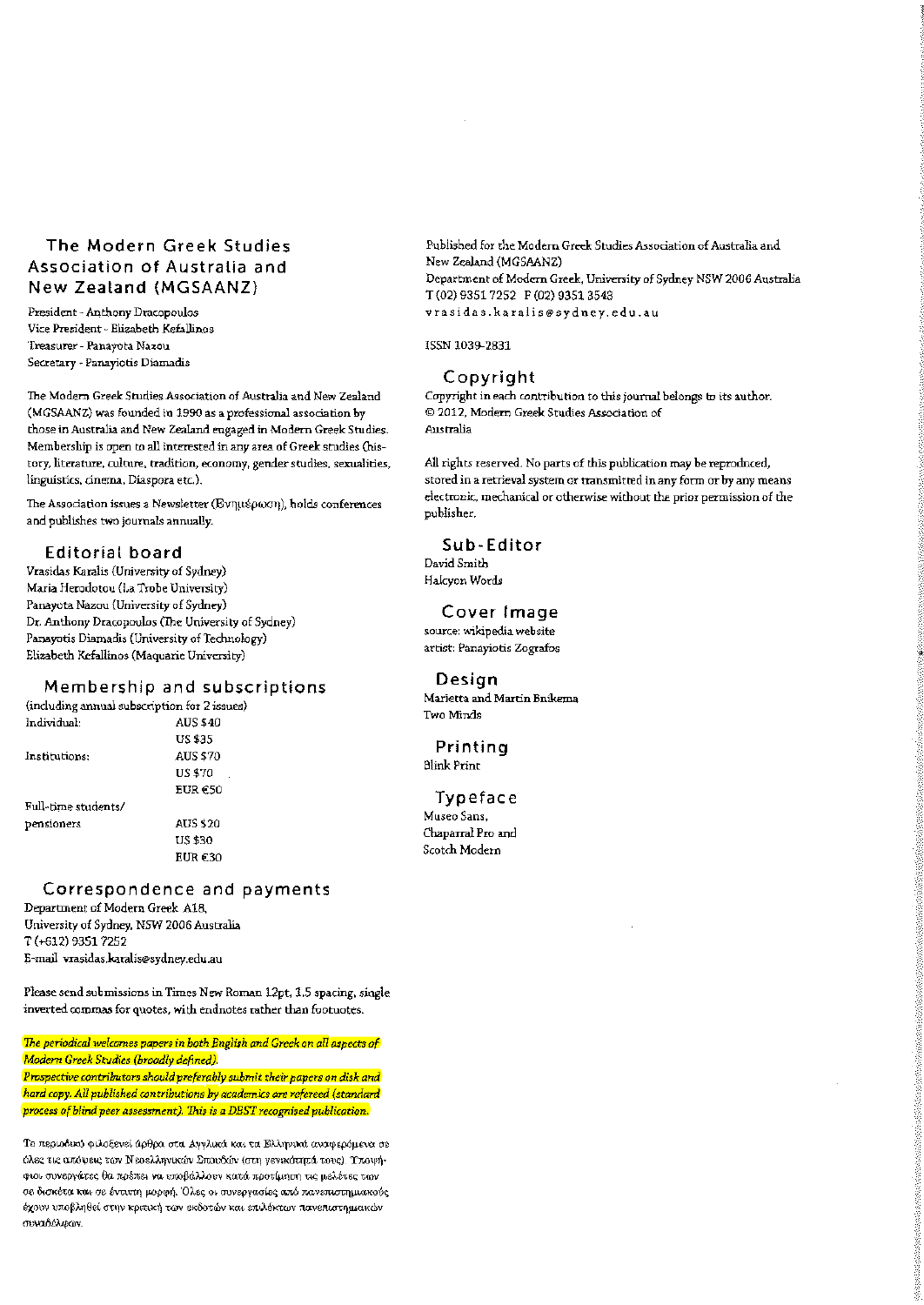# Contents

PART 1 Introduction

Aspects of Greek Culture /p.11 Special papers for Athens 2004 / p.14 **Elizabeth Kefallinos** 

The Night Boat to Ancona / p.18 Martha Mylona

PART<sub>2</sub> History and Theology

Hellenistic globalisation and the metanarrative of the logos /p.23 **Mario Baghos** 

Tipping points: Greek culture in the years of internationalization / p.39 Vicky Karaiskou

What has Athens to do with Jerusalem? Greek Orthodoxy and the continuity of Hellenism / p.53 Dimitri Kepreotes

Racing ahead to a globalized world: the Ptolemaic commonwealth and Posidippus' Hippika / p.71 Paul McKechnie

The Hellenism of Ammianus Marcellinus  $/p.81$ **Alanna Nobbs** 

Byzantine-Rite Christians (Melkites) in Central Asia in Late Antiquity and the Middle Ages / p.91 Ken Parry

Ancient coins for the colonies: Hellenism and the history of numismatic collections in Australia / p.109 Kenneth Sheedy

Greek-Cypriot settlement in South Australia during the 1950s / p.123 Maria Shialis

An investigation into how Greek Cypriots throughout the Hellenic diaspora have been affected by the missing persons of Cyprus from the 1974 Turkish invasion  $/p.133$ Andrea Stylianou

PART<sub>3</sub> Culture & Identity

Darwinism and its impact in the recent Greek press / p.155 Maria Zarimis

Multiple intergenerational identities: Greek - Australian women across generations  $/p.173$ Elizabeth Kefallinos

Towards a multi-layered construct of identity by the Greek diaspora: an examination of the films of Nia Vardalos. including My Big Fat Greek Wedding and My Life in Ruins / p.193 Mersina Tonys-Soulos

Switching channels between the old and new mentalities: exploring intergenerational changing expectations faced by Greek Orthodox clergy in their ministry in the Australian context /  $p.207$ 

**Catherine Tsacalos** 

We are different and the same: exploring Hellenic culture and identity in Aotearoa-New Zealand / p.223 Athena Helena Maria Gavriel

Cosmopolitan orientation & creative resistance in contemporary Athenian culture / p.241 Kvriaki Frantzi

Sarantaris and Prometheus, the Idiot and the Thief  $/p.261$ **Katherine Cassis** 

'Get yer ya yas out': aspects of Perth's Greek Australian youth culture from the 1950s to the 1970s / p. 281 John N Yiannakis

The Greek diaspora in a globalised world  $/p.293$ George Kanarakis

Generations: **FENIEE** / p.303 Leonard Janiszewski and Effy Alexakis

PART<sub>4</sub> Education

Teaching the legacy of Hellenism in an Australian university - an interdisciplinary adventure / p.319 **Blanche Menadier** 

Greek language in the age of globalisation A translator's perspective / p.341 Sophia Sakellis

PART<sub>5</sub> Global Athens

The impact of Athens on the development of the Greek language and the ancient Greek letters / p.355 George Kanarakis

The Hymn of Athens by Kostis Palamas: A Poem about Athens or Athens as a Poem?  $/p.363$ Elizabeth Kefallinos

Images of a Greek Goddess in Anime: Athena and Nausicaä in Nausicaä of the Valley of the Wind / p.377 Mio Bryce

Contributors /p.394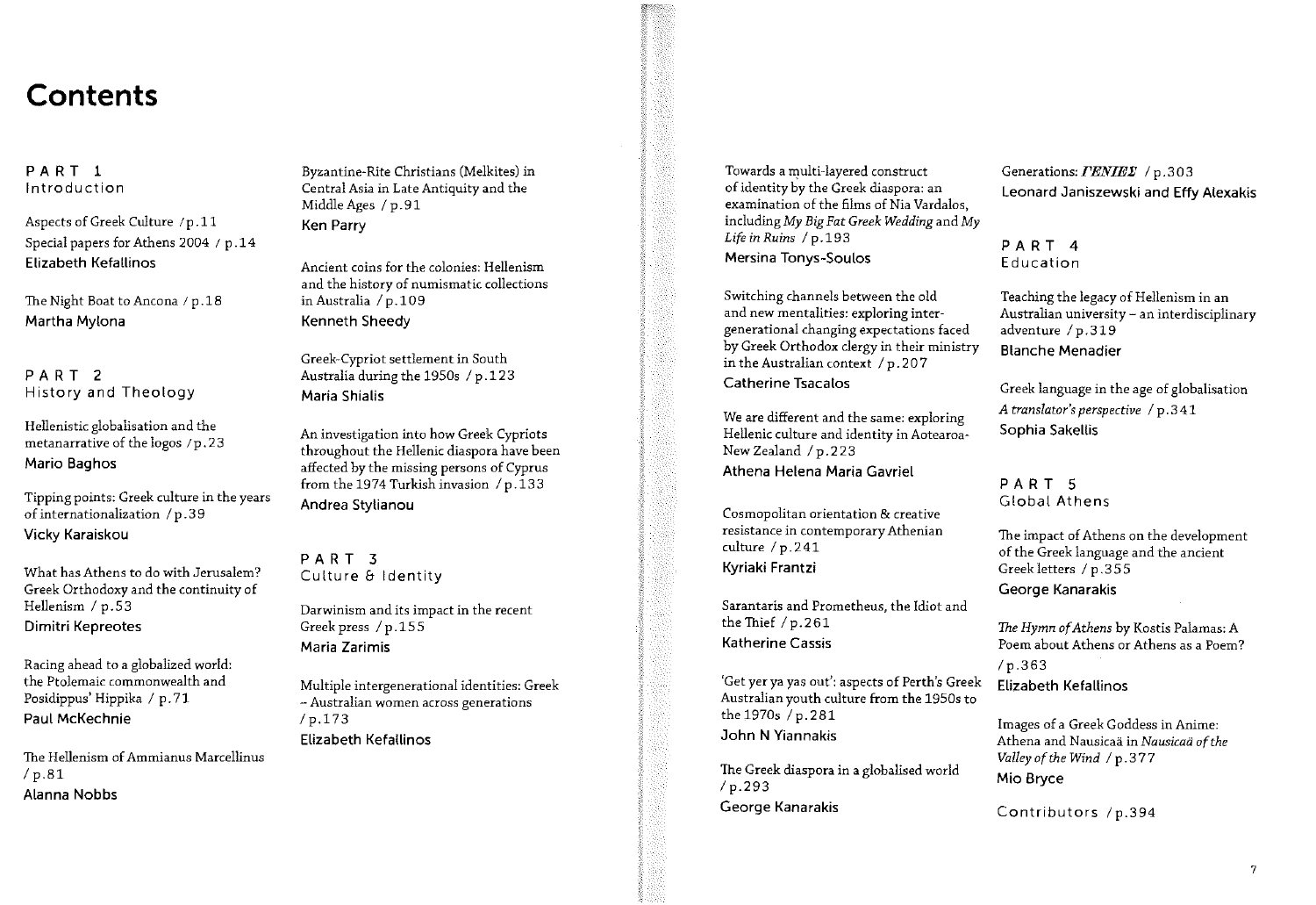# Flizabeth Kefallinos Macquarie University 26-11-2012

# Introduction\*

# **Aspects of Greek Culture**

Over thousands of years Greek culture has spread across the globe to many people -- through language, medicine and the sciences, philosophy, art, archaeology, architecture and politics; much of has been bestowed upon the world by Greek civilization. Greek culture has survived from the 3rd millennium BC when the original Hellenes first arrived in the area now known as Greece. Despite many wars, foreign occupations and other threats to its culture, Hellenism has persisted. Today however, we question its future. What do we mean today by the concept of Hellenism? How will Hellenism survive in a globalised world? The trends of speedy explorations, technology and the sciences as well as the minimisation of the concept of time and place, the unprecedented mobilisation of the populations and the rapid diversification of what were once perceived as exclusive national cultures have transformed the Globe into a village. As such, these circumstances have created new avenues by which to understand the world. Globalisation is paradoxical insofar as it restricts the world and at the same time effectuates a global dynamism. New trends construct new identities, and the need of a re-evaluation and redefinition of the Shelf is now paramount to many academic disciplines. The articles included in this publication well - project this attitude, encapsulating the concept of Hellenism in light of the contemporary concerns that relate to global realities.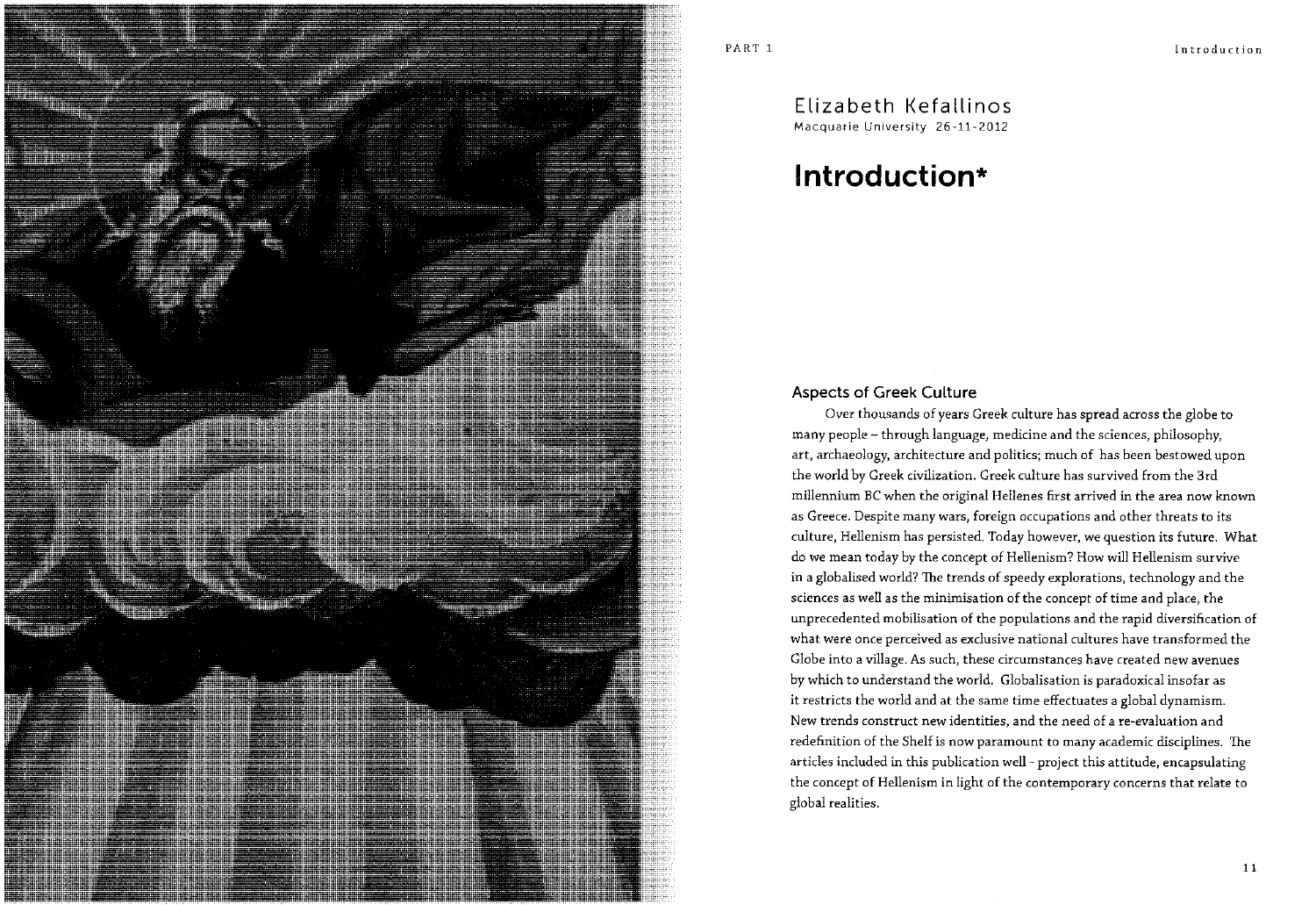PART<sub>1</sub>

Introduction

Whilst exploring past, historical themes, the section entitled History and Theology is not without contemporary relevance insofar as it envisions aspect of Hellenism as global phenomena. Thus Hellenistic Globalization and the Metanarratives of the Logos, articulates the current contradictions with globalisation in contrast to that of Christian antiquity. The author's argument reveals that despite its claim of cultural and political integration, contemporary globalisation has assisted in the loss of metanarratives such as the Logos; metanarratives which, he suggests should be revived. Tipping Points: Greek culture in the age of Internationalisation, explores the theme of Art and its politicisation during the 1970s and beyond, as Greece's position symbolically changed upon the European map. The article, What has Athens to do with Jerusalem? discusses the historical and religious connection between Athens and Jerusalem. The author explores the very long relationship of Hellenism with Greek Orthodoxy, both philosophically and historically, giving particular emphasis to the transformation from the pre-Christian to Christian era. Racing ahead to globalising world: The Ptolemaic Commonwealth and Posidippus' Hippika, relates the global Greek civilization of the post-Alexandrian world to the foundations of our contemporary globalised world. The author's proposition that Hellenic kingdoms actively sought legitimacy and validation through maintenance and reinforcement of Greek institutions and values is well established through his focus on a selected text from the poet Posidippus' Hippika. The author of The Hellenism of Ammianus Marcellinus focuses upon the personality of Marcellinus by giving particular emphasis to his love of Hellenism; although a noble Roman, Marcellinus wanted to be remembered as "former soldier of a Greek", a statement that uncovers his admiration of Hellenism during the powerful, Roman era. Byzantine - Rite Christians (Melkites) in Central Asia in Late Antiquity and the Middle Ages, presents a comprehensive, historical overview of the presence of Byzantinerite Christians, in Central Asia, an article which has often been neglected within early Christian studies. In the article, Ancient Coins for the Colonies: Hellenism and the History of Numismatic Collections in Australia, the author observes global Hellenism through a history of numismatic collections; he successfully develops a cultural connection between Greece and Australian (the imperial colony) and links it to the concept of Hellenism within the era of contemporary Globalisation. The Greek - Cypriot Settlement to South

Australia during the 1950s, concentrates on the contemporary presence of Greek-Cypriots in South Australia, and as such provides a springboard for further investigation into their settlement in that particular state. Update on the missing persons of Cyprus from the 1974 Turkish invasion, is an original piece of work that investigates the geo-political and historical position of Cyprus in its globalised dimensions. The inherent ongoing political agendas interwoven within the humanitarian issue of "missing people" is the central theme and it is the basis of a much larger piece of research which investigates the shifting tides of international, political tensions and alliances during the last four decades. Darwinism and its Impact in the Recent Greek Press, discusses the concept of Darwinism as depicted in the process of journalism in the daily press.

The second section includes papers whose focus is on culture and identity, popular themes that pervade interdisciplinary studies as a means of exploring today's multidimensional identities. A generation (Tevtéc) presents a number of Greek-Australians, or those of Greek descent, reflecting upon their forebears, and/or their succeeding generations, as well as upon themselves revealing - through cross - comparison - insightive personal, socio-cultural and political layers across time.

The Greek Diaspora in a Globalised World, offers a thorough investigation of the term Diaspora, and in the process discusses the dynamics of Greek diaspora historically and geographically. Sarantaris and Prometheus, the Idiot and the Thief, nourishes and develops further understanding of the work and thought of one of Greece's significant, but not very well-known, poets of the early 20th century Greece. Multiple, Intergenerational Identities: Greek-Australian Women across Generations, explore the multiplicity of identity in three generations of women in Australia; oral narratives reflect a self-defined process and development of identities that exist within a continues flux of re-evaluation and redefinition; it also reflects the process of transformation from first generation migrant to third generation Australian-born women. The author of Cosmopolitan orientation & creative resistance in contemporary Athenian culture, focus on the free press magazine Lifo to reveal the dialectic between global and local culture in Athens; it also includes the then-emerging economic crisis in Greece and its effects upon the "cosmopolitan orientation and creative resistance" in Athens. We are different and the same: Exploring Hellenic culture and identity in Aotearoa-New Zealand, adds valuably to our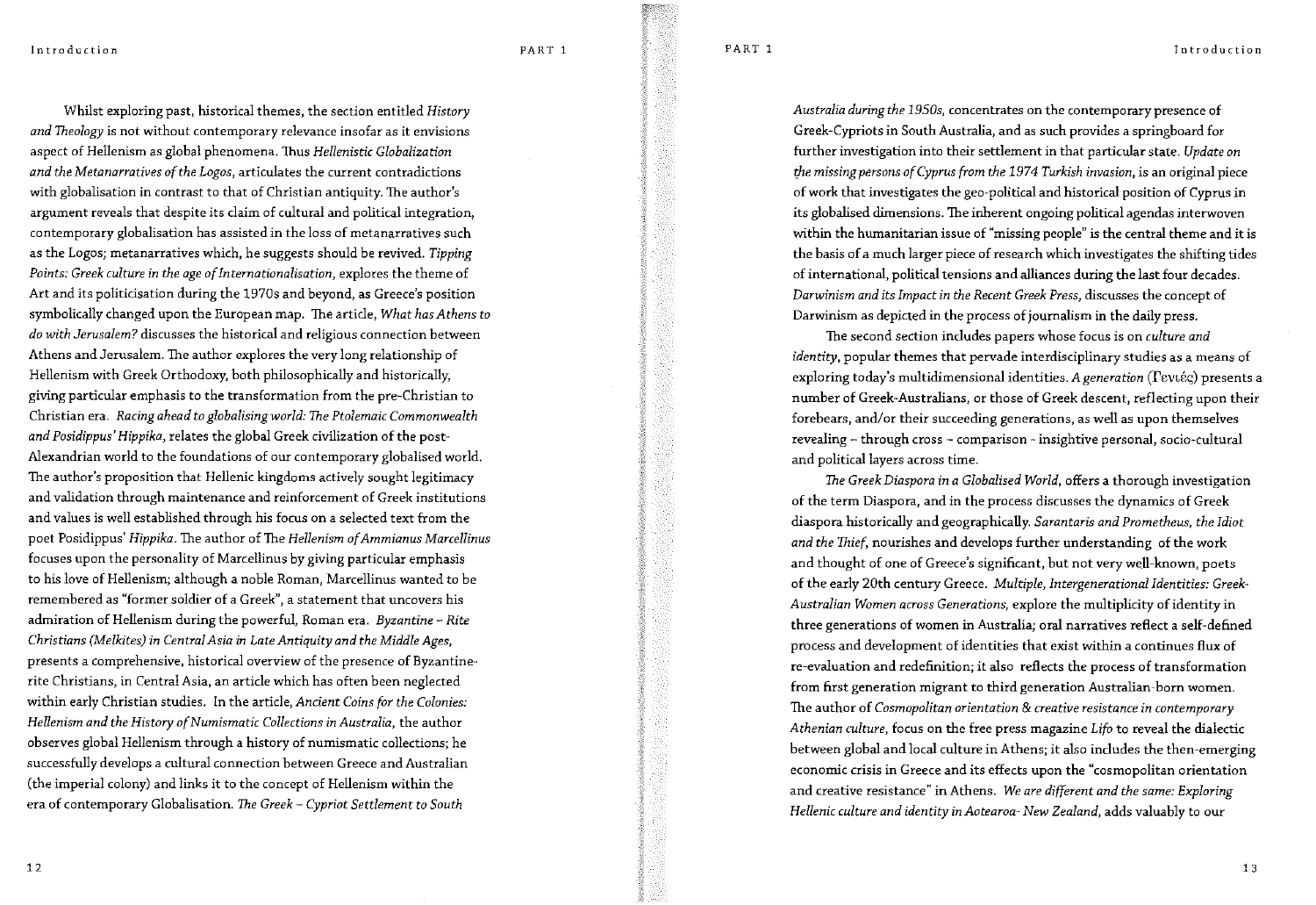PART<sub>1</sub>

Introduction

understanding of the multidimensional qualities of cultural identities, from the local, to the global; the author explores the dynamic complexities that generate and regenerate cultural identity in both positive and negative light. Towards a multi-layered construction of identity by the Greek Diaspora: an examination of the films of Nia Vardalos, including "My Big Fat Greek wedding" (2002) and "My life in Ruins" (2009), presents an attempt to investigate the multiple-layered metamorphic flux of "identity" within the context of Nia Vardalos' films. What this paper offers is of relevance and immediacy to current contemporary thinking on the transformative nature (empowerment /disempowerment) of identity. Switching Channels between the old and new mentalities: Exploring inter-generational changing expectations faced by Greek Orthodox their ministry in Australia, deals with a growing - and indeed, often overlooked- area of research into the Greek-Australian experience in the area of the Greek Orthodox Church; it exposes the inter-generational complexities encountered by Greek Orthodox priests and their wives in congregations containing both "old" and "new" outlooks (towards the Church, its priests and their perceived roles and responsibilities).

The last section entitled Education incorporates papers that deal with education in regard to the "legacy of Hellenism". Hellenism is often relegated to Ancient History studies in both high school and tertiary education; a reductionist approach which envisages its legacy as part of distant - and for this reason -- mystic past, and which is not easy to overcome. Teaching the legacy of Hellenism in an Australian University - an interdisciplinary adventure, exposes the process of teaching this "legacy of Hellenism" at the level of tertiary education, particularly within the International Studies Department at Macquarie University. Greek language in the age of Globalisation: The translator's perspective, explores translations and their problematic as a mean of communication within the global context.

# Special papers for Athens 2004

Athens became a global city during the Olympics of 2004 and beyond: significantly Athens became a global symbol when the Olympic torch passed through the streets of the most important Olympic cities, including Sydney. The relay from Olympia to the stadium of Athens marks, for the "first time ever" the flame's globetrotting around the world, in order to disseminate the message of unity, peace and *ekecheiria* (Olympic Truce). It is in this

framework that some distinguished historians, philosophers and philologists, from Macquarie, Sydney and Charles Sturt Universities came together to celebrate the Olympic city of Athens for one day conference entitled Athens Day Conference-A day for all things Athenian (31st of July, 2004). The event also highlighted the 40th anniversary since the foundation of Macquarie University, and as such, explored the apollonian light of Olympism, spiritual armonia and noble competition as encapsulated within Greek Studies and at Macquarie University's former emblem, light house - a symbol of knowledge, innovation and distinguished scholarship - (that is, another way to disseminate Hellenism in the era of harsh Globalisation). The one-day conference attracted ten distinguished scholars; a selection of the presented papers, included in this publication: Images of Greek Goddess in Aneme: Athena and Nausicaä of the Valley of Wind, examines the formation of Miyazaki's Nausicaä in visual, psychological and cross-cultural contexts whilst at the same time exposing the Japanese appreciation of Greek mythology in both artistic and literary creations. The Impact of Athens on the Development of the Greek Language and the Ancient Letters discusses the significance of Athens in antiquity as a centre of knowledge. The paper reveals the remarkable development that took place in Athens in every aspect of human thought; the author gives however emphasis to the role of the Greek language as a mean that transferred the knowledge of the great Greek minds to the rest of the world until today. Athena, diamond-jewelled, ring of the Earth: A Poem about Athens or Athens as a Poem? In the light of Athens as an Olympic city that attracted the interest of the globe in the 2004, the author of this paper explores the Greek literary universe in order to sightsee the way that poets create an artistic image of Athens; thus the question that is proposed and discussed in this paper is Palamas' hymn for Athens: is the hymn of Athens one of the national poems created only to enhance the nationalistic conscience of the Greek people, as many scholars believe, or did Palamas create, poetically, a personal image of Athens?

The papers presented in this volume are interactive, diverse, synchronic and diachronic. The contributors redefine Hellenism in the age of globalisation within various disciplines. It seems that Hellenism is no longer a monolithic aspect of scholarship but an ongoing process able to absorb the multiplicity of novel, cultural aspects. Greek studies has emerged from its traditional introversion into the dynamic arena of a globalized extroversion. It has

14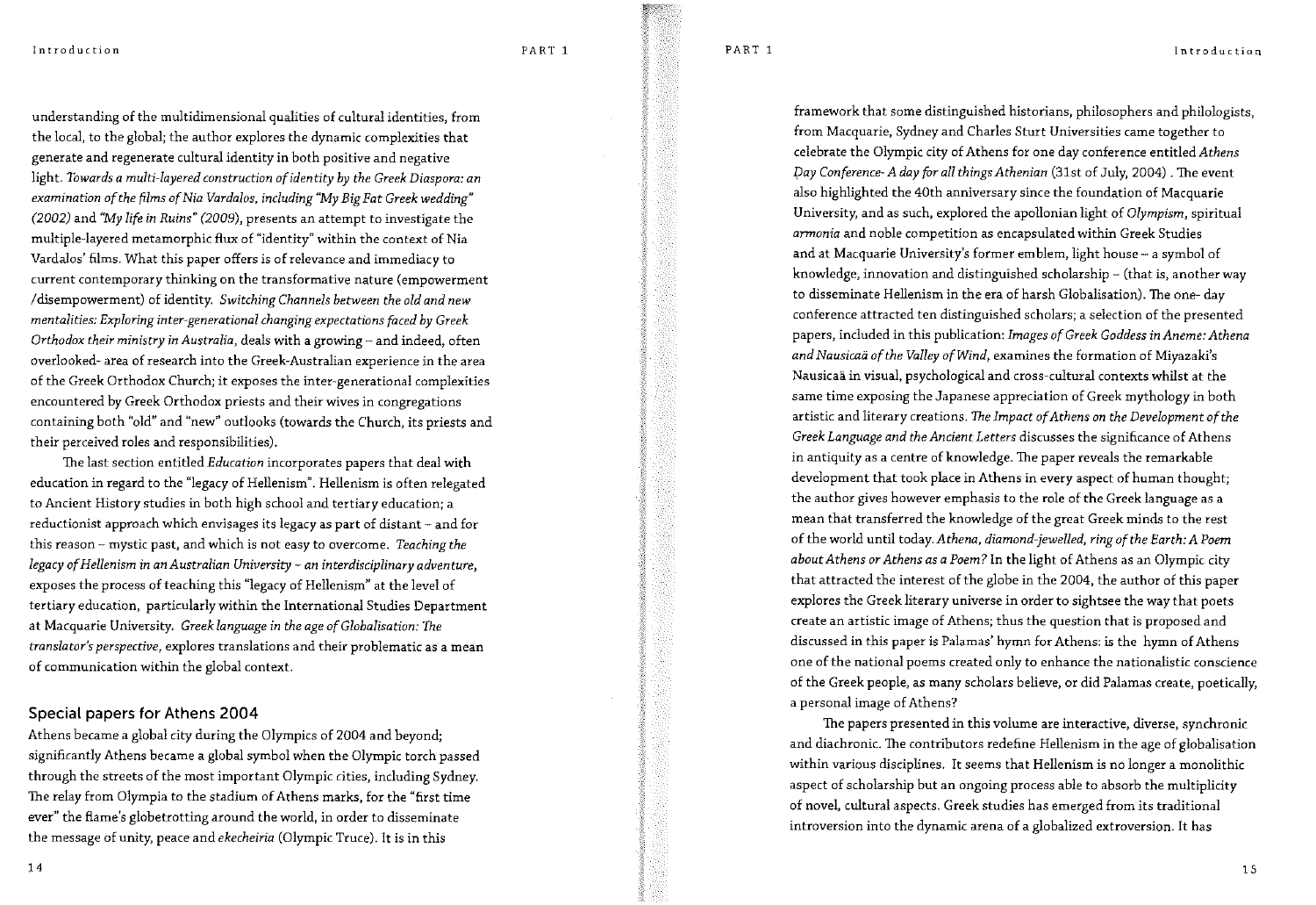expanded successfully into various other fields making it interdisciplinary in nature and diverse in notion. Interdisciplinary process gives to Greek studies a fresh breath which pushes it forward into new areas of scientific research, as well as teaching and learning. From the contributions of this volume the creative dialogue that Greek studies has initiated with the past. namely between antiquity and early Christianity with the present, has been made evident. Until recently antiquity exclusively belonged to a scholarship which did not permit - or have a place - for a dialogue with the present; which means that a creative dialogue with the past gives a new dimension to Greek studies. Greek studies is not longer a dead past but a living, creative force which enlightens the past and fertilizes the present. Also, a creative dialogue is evident with diverse social and cultural dynamics. Greek scholars in the Diaspora appreciate the scientifically productive dialogue between the past and contemporary scholarship which allows them in turn to engage in an innovative exchange of ideas, develop diversification, and conceptualize an enriched construction of a hybrid Greek-Australian identity that is unique and promising for posterity. Hellenism certainly is not limited to Greeks inherently lends itself to an expansion which encompasses individuals from all over the world. In its renowned Greekness it is not identified with the limited boarders of a place, namely Greece but is amplified, enhanced and fertilized by new elements, new routes, new minds unaffected from distractive constructions. Hellenism constantly re-invents whilst preserving its initial nature and it is this paradoxical stability and flexibility that has allowed it to survive throughout the centuries as a continuous, re-creative process. Hellenism is that notion which is maintained and promulgated by all those individuals - such as the contributors of this volume - who study, research, teach Greek, or even find a personal, existential meaning in its humane values. The various thematic contributions within this volume prove that Hellenism has a bright future in the Diaspora.

<sup>\*</sup>The articles in the present edition have been selected from peer reviewed papers that were originally presented at the 10th Internation Conference of Modern Greek Studies Association Austrlia and New Zealand, at Macquarie University, in Decemeber 2010.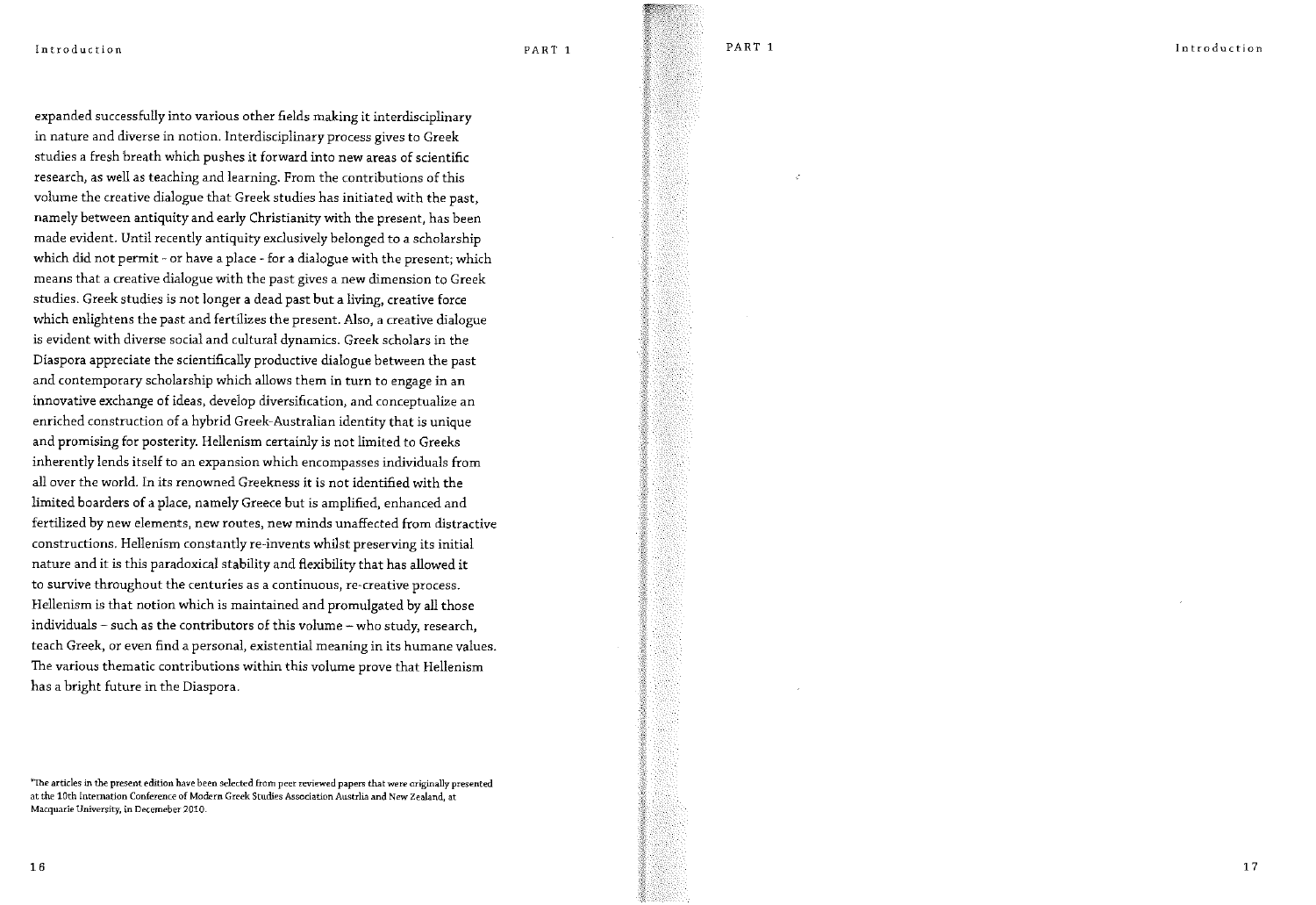# The Night Boat to Ancona

The red grapes hang heavy above the Italian lovers' balcony in Nicopolis\*, their dew droplets glisten in the moonlight. The heat has quenched itself, mellowing in the arms of the night. The scent of the night jasmine fused with the passion and insomnia. of the cicadas, waking from an eight year slumber, too long the wait. the air a frenzy of mating calls.

Further up by the Gates at the Acheron river, Pluto, silent but deadly, keeps his cool, waiting...

The midnight boat to Ancona, a chandelier all lit up, sails by silently, gliding on the Ionian sea, vanishing into a starry darkness. leaving behind a vacuum of night, of emptiness. A loss.

In the woods the tourists frolic merrily: shrieks and the breaking of bottles pierce the night, punctuating the cicadas' concert. A night owl startled flies past crying out in a tone one might wrongly interpret as despair.

Despair, is this what Antony felt here, in the hills of Actium, measuring himself against Octavian and Rome? Do the hills remember the echoes of his lost battle? Do the old olive trees still carry the cry in their rings? Do the shells, the pebbles under my feet, hide deep inside, the memory of Cleopatra's ships leaving him? Do the waves bring it ashore, whispering it, again and again? Do they?

And all along, down south in the African heat Alexandriaimplacable, an end waitingpeering through its windows, nonchalant, languid, for Antony's return and his farewell.

© Martha Mylona

\*Nicopolis - an ancient city, north of Actium, founded by the Roman emperor Augustus (Octavian), in 31 BC, to commemorate his victory, in the battle of Actium. over Mark Antony and Queen Cleopatra of Egypt. The ruins are near Preveza in Western Greece.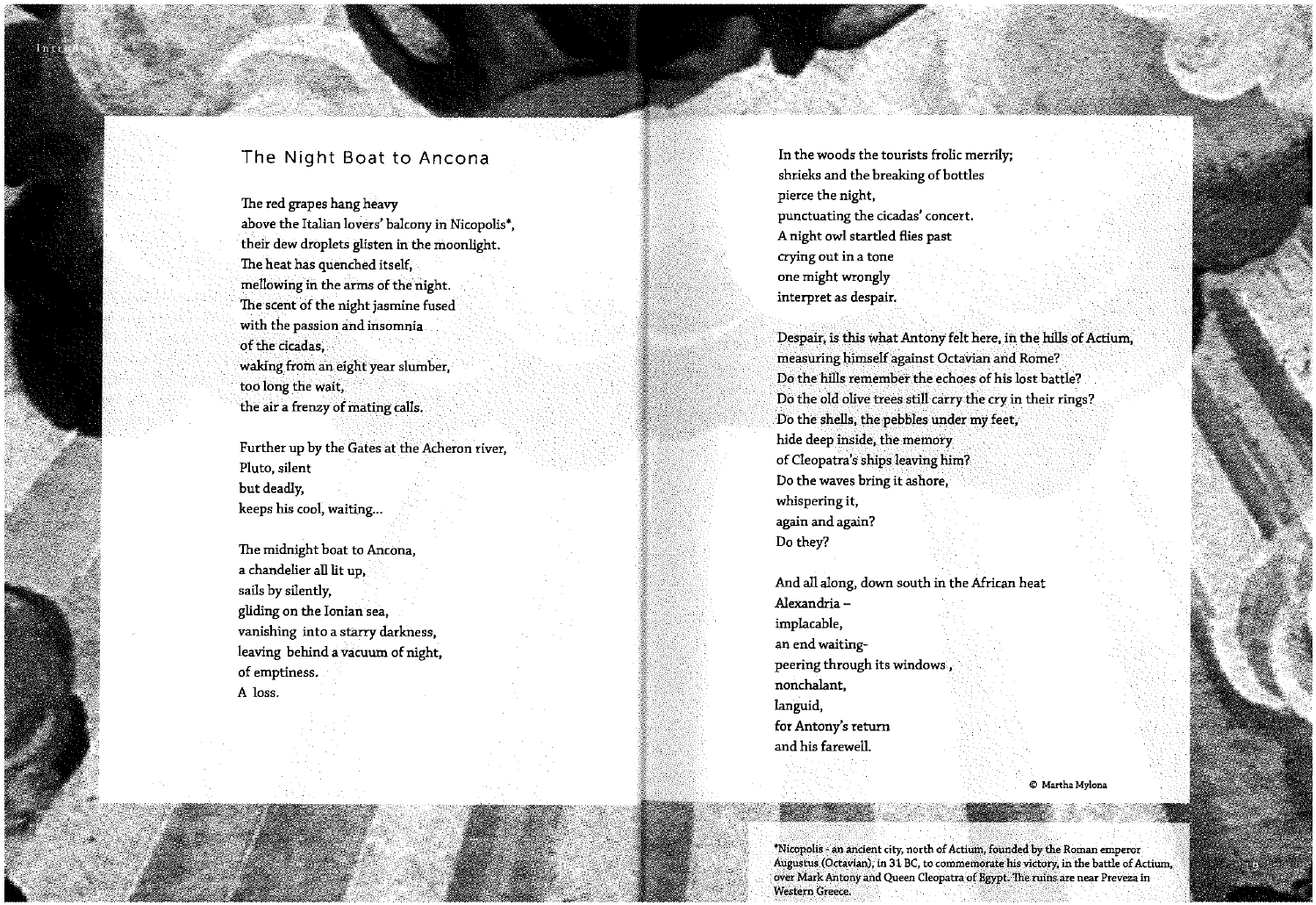Dr Mio Bryce Macquarie University

# **Images of a Greek Goddess in Anime: Athena and Nausicaa in Nausicaä of the Valley of the Wind**

# **Abstract**

Greek mythology is a rich and powerful inspiration shared by numerous people in different times and place, without which, numerous artistic works worldwide would not have been created. In Japan, despite being far from their place of origin, Greek gods and their stories have also been a part of the commonly shared culture - initially through children's stories, and often related to the constellations. Having a deep-seated animism ('feel' rather than theorised religious belief) as a fundamental element of their culture, the Japanese exhibit obvious affinity to Greek mythology and to its humanlike gods in different forms, powers, and emotions, and their relationship to each other and with humans.

# Introduction

Bennett (1976: 5) articulated, 'Polytheism is previous as a way to distinguish the modes of power in nature, the sort of distinction without which science could not exist; anthropomorphism as a means of relating those powers to the human mind and psyche for which psychology has yet to find an equivalent modality.' Similar to the deities in Greek mythology, the oldest existing Japanese records, *Kojiki* and *Nihon shoki,* depict human-like gods/ superior beings and their relationships to each other and to humans. Japan has been polytheistic/pantheistic and even amalgamated the gods in the ancient, animistic Shinto into Buddhism. Folklore also includes various stories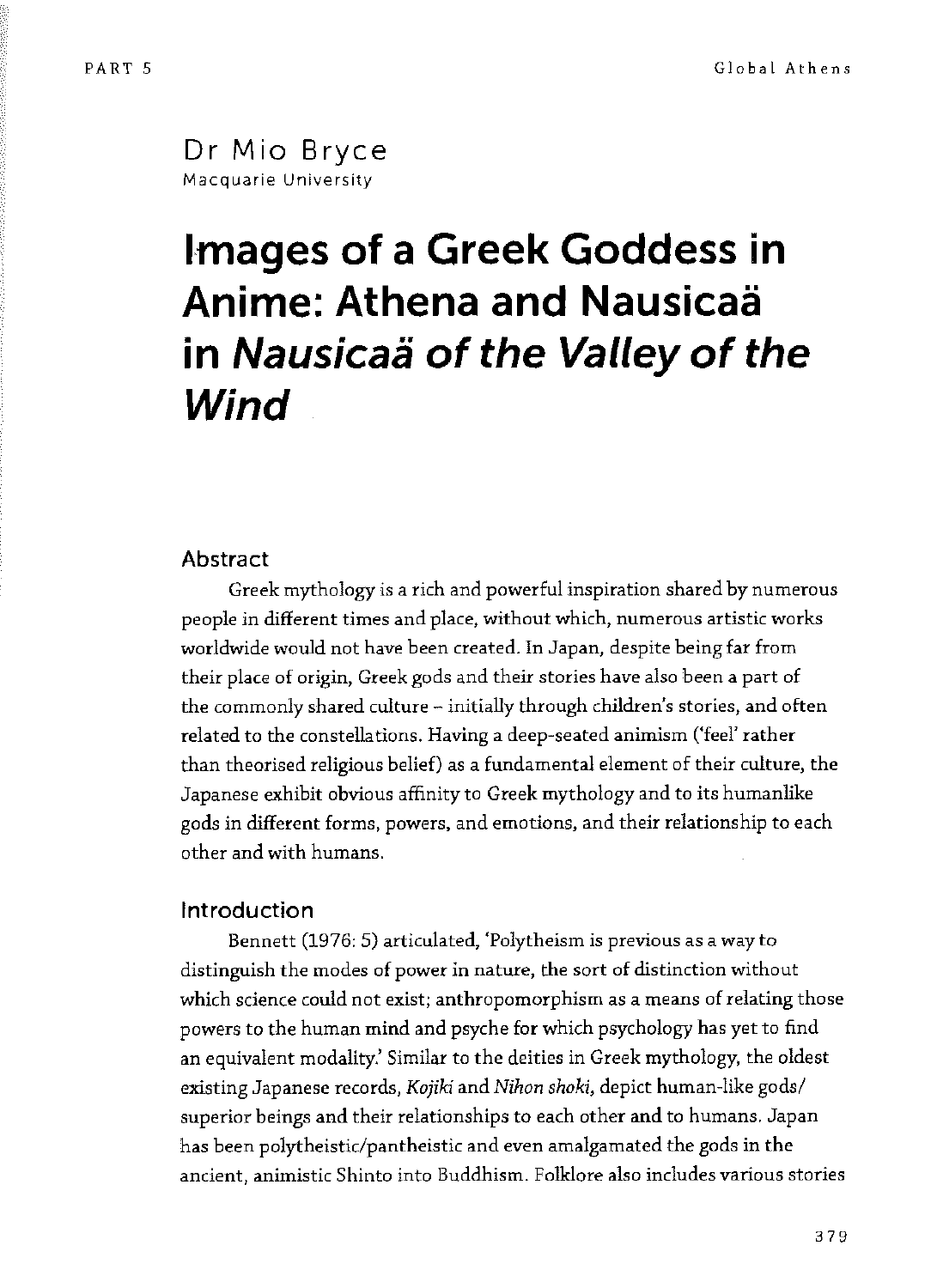PART 5

PART<sub>5</sub>

Global Athens

of non-human brides (for example, crane, fox, green willow), who are superior to human husbands, and sons in non-human shape (for example, mud snail) or an extremely small human who later grows to ordinary size with magic.

In the cultural and psychological landscape, Geek myths in diverse forms and interpretations became one of the popular sources for contemporary manga/anime (the printed and animated Japanese cartoons) and their related media (such as games). Invented by the gifted and ambitious manga/ anime artist, Osamu Tezuka (1928-1989), known as the 'god of manga', most manga/anime today are story-driven and deal with 'nearly every imaginable subject' (Schodt 1996: 27), and hence are able to accommodate diverse readers/audiences of different sex, generation and interest. Manga/anime and related media gained a phenomenal popularity in Japan for some decades. although only recently has it reached a global market, initially through anime and games. Napier claimed (2001a) that anime has begun to offer powerful, possibly 'post ethnic' spheres of fantasies to global audiences.

In this article<sup>1</sup> I will explore the inspiration/influence of Greek mythology in a Japanese anime, Miyazaki Hayao's<sup>2</sup> Nausicaä of the Valley of Wind (Kaze no Tani no Nausicaä, 1984), particularly the characterisation of the heroine. Nausicaä, Princess of the Valley of Wind, and its landscape. This anime was based on the first two volumes of Miyazaki's extraordinarily complicated manga/comic version (1982-1994),<sup>3</sup> but I will focus on the anime version.

The story is a post-disaster narrative, set in a remote future, after a millennium of the global wars, called the 'Seven Days of Fire' (Hi no nanokakan), and the deployment of 'God soldiers' (Kyoshinhei), which are monstrous biotechnological weapons capable of total destruction of the Earth, its ecological system and human civilisation. Nausicaä is a young, resourceful, sympathetic leader who devotes herself to the protection of the Valley of Wind, a small, somewhat utopian community constantly resisting the encroaching destruction by the poisonous fungi forest, fukai (lit. rotten sea/ the sea of corruption).

The anime opens with a snapshot of Yupa (Nausicaä's mentor, a wellknown swordsman) searching a ruined village which was destroyed by the fukai insects and is about to be swallowed by them. This is followed by a credits roll and the visual epic of the battle between humans and the fukai ending with an angelic, feminine figure in a long blue dress, replaced by

Nausicaä on her little jet-powered glider, mehve, flying toward the fukai. This opening image suggests her messiah-like significance in the story.

A masked Nausicaä, moves freely among the poisonous fukai collecting spores. She finds a gigantic shell of an ohmu (huge beetle-like insects that protect the fukai) and carefully removes one of its lenses with a sword and a small amount of gunpowder. Then, through the clear lens (that is through the ohmu's view), she admires the beauty of the falling snow-like spores, sadly thinking of the beauty that exists in the poisonous fukai. In this way, the anime introduces Nausicaä's essential yet complex qualities: femininity and masculinity, a caring personality, love of life and nature, a mind of a scientist and the soul of an artist. In spite of her feminine figure, her androgyny is evident, affording her physical and psychological freedom, and an independent individuality with integrity and self-esteem - 'more independent in thought and action from the group-orientated characteristics traditionally celebrated in Japanese culture' (Napier 2001b: 473). Nausicaä has been criticised as too ideal and unreal (Shimizu 2001), but her behaviour and personality are given verisimilitude by Miyazaki's careful mixture of realistic and fantastic details (Napier 2001: 121-126).

Living in an ecologically hostile world, Nausicaä possesses an intact subjectivity and actively engages in communicating with her external world. Her unprejudiced curiosity and undiscriminating openness embody a harmonious animism that enables her to discover that the fukai restore the earth damaged by humans, by purifying the polluted air, water and soil and by standing as a buffer against humans, who indict the fukai as the monstrous other. She is represented as an empathic and telepathic figure, with strong sympathy for marginalised existences. With these qualities, she functions as a mediator between humans and the fukai, especially through her communication with the ohmu insects. At the end of the film, risking her life as a catalyst, Nausicaä accomplishes the reconciliation between humans and the fukai as well as between the humans themselves.

This anime presents its world with intense clarity and integrity, with consistent logic and realism of outlook underpinning the imaginary perspectives of the post-apocalyptic world, as evidenced by the hopelessness experienced by Nausicaä and her community in response to the invasion of the valley by the militaristic Kushana, Princess of the Torumekian Empire.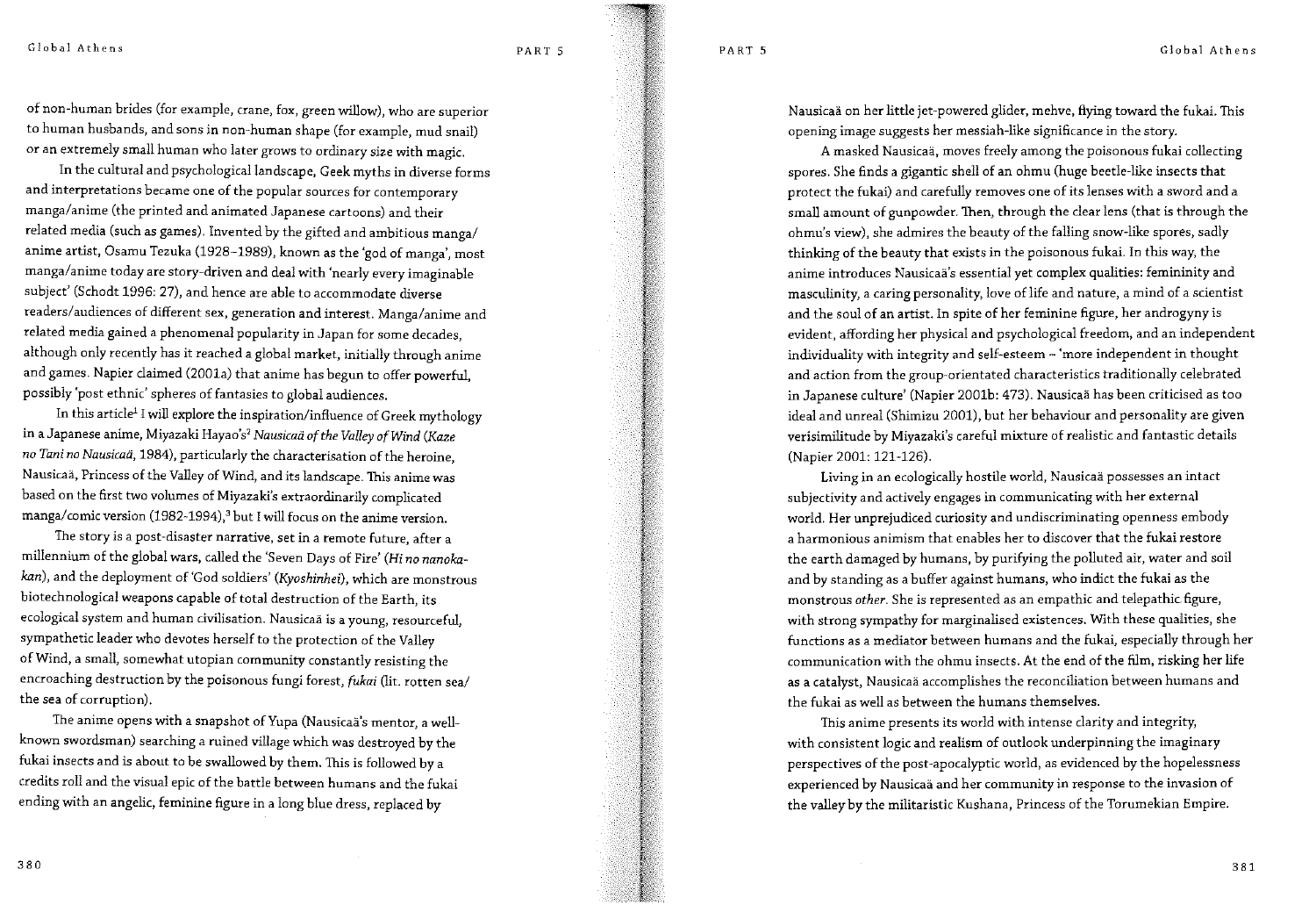PART 5

PART 5

Global Athens

The limitation of human power is visualised by the ever encroaching fukai and the resultant illness of people, like Nausicaä's father, Jil, and other elderly men whose bodies became stiff and stone-like. The realistic representation of humans' lives appears common with Greek mythologies, where the insignificance of human lives is often clearly and bluntly depicted.

Simultaneously, Nausicaä and the anime itself have a mythical aspect. Ohmu, which are intelligent and telepathic with healing powers in their golden feelers, clearly exhibit holiness and spirituality. With her telepathic ability, Nausicaä is like a 'performing shaman' able to know the truth and act as executor/mediator of the will of nature (Kitano 1998). Her fights may be considered as her responsibility in this context (Saitō 2000).

The sphere of Nausicaä of the Valley of Wind is textured with diverse sources, including various religious and mythological meta-narratives, as Schodt 'finds the traces of Old and New Testaments, ancient Greek, and even Norse myths' (1996: 278). Moreover, many of Miyazaki's anime have a western/European atmosphere, which distance his works and his characters from the Japanese culturally specific context and make them universally acceptable.

Greek mythology functions in the same way in that it is sufficiently distant from Japanese cultural context, but it provides rich human qualities that are universally shared. Miyazaki himself acknowledged the hybridity of his works and he declared that the creation of his Nausicaä was partially inspired by two ancient heroines, Princess Nausicaä in the Odyssey,<sup>4</sup> and a peculiar noble girl who loved insects, mainly caterpillars, in a Japanese folktale, 'Girl who loves insects.' (Mushi mezuru himegimi), possibly written in in the twelfth or thirteenth century and included in a collection of ten stories, Tsutsumi Chünagon monogatari (The riverside middle counsellor's stories).

However, there may be a larger significance to Greek mythology in the anime, than the producer acknowledged, including the choice of the story framework as a mythological epic, the visualisation of the world and the integrated image of the goddesses, Athena and/or Artemis in Miyazaki's Nausicaä. Miyazaki (1983) wrote that in his mind, the images of the Phaeacian princess Nausicaä (daughter of Alcinous, King of the Phaeacians and his consort, Arete) as described by Bernard Evslin (1975), and the Heian noble girl who loves insects, merged together and his Nausicaä evolved.

In general, it is understood that Nausicaä in Homer's Odyssey (Book VI) represents an idealised vouthful image of femininity, feminine beauty, tenderness, pride and desire. Nausicaä rescues the shipwrecked hero, Odysseus, on the island, Scheria, on his return from Troy (Butcher & Lang 1910). She sees his nobility and instructs him to go to the palace to see her parents and ask for their help. Later, admiring Odysseus, she wishes that he would stay and marry her. Nausicaä's rescuing of Odysseus is however directed in a dream by Athena,<sup>5</sup> - this underpins Nausicaä's obedience and caring nature within the accepted perception of an ideal female figure. Evslin's Nausicaä, however, has a slightly different focus. Here, she was depicted as a beautiful, sensitive and caring girl with fleet feet and a rich imagination, one who loves music (singing and playing a harp) and enjoys being one with nature, rather than pursuing worldly happiness fit for a woman, visualised by her parents. After Odysseus's hasty departure, urged by her parents who feared the development of her relationship with him,<sup>6</sup> Nausicaä remained unmarried and travelled as a first minstrel and sang about Odysseus's voyage. This image of Nausicaä appears to be more vivid and independent than the more popular image of her. Capable, independent, with a strong love of nature, Evslin's (1975) Nausicaä shares significant qualities with both Miyazaki's Nausicaä and the tomboyish, caterpillar-loving girl whose 'masculinity' was unacceptable and ridiculed in the gendered Heian noble society.

The Japanese girl collects and scientifically observes caterpillars, particularly the transition from 'ugly' caterpillars to beautiful butterflies. She asserts that the truth lies in 'naturalness' and refuses the artifice of makeup, detesting her ladies-in-waiting. She runs in the garden, despite the fact that the image of a noble female running was considered absurd. She enjoys a close and caring relationship with her boy servants who collect caterpillars for her, which was again unacceptable for noble girls/women. She has a logical, intellectual mind and, using Buddhist concepts, overcomes her parents concern, at her extraordinary appearance and behaviour. She is portrayed as a much younger girl than either the Greek or Miyazaki's Nausicaä, however, in the Heian period (794-1192), this was an ambiguous age between asexual childhood and a marriageable age (around the age of fourteen). Therefore, her tomboyish imagery suggests her refusal, either intentional or unconscious, of conforming to the socially expected feminine role. In other words, she is proud of being herself.

382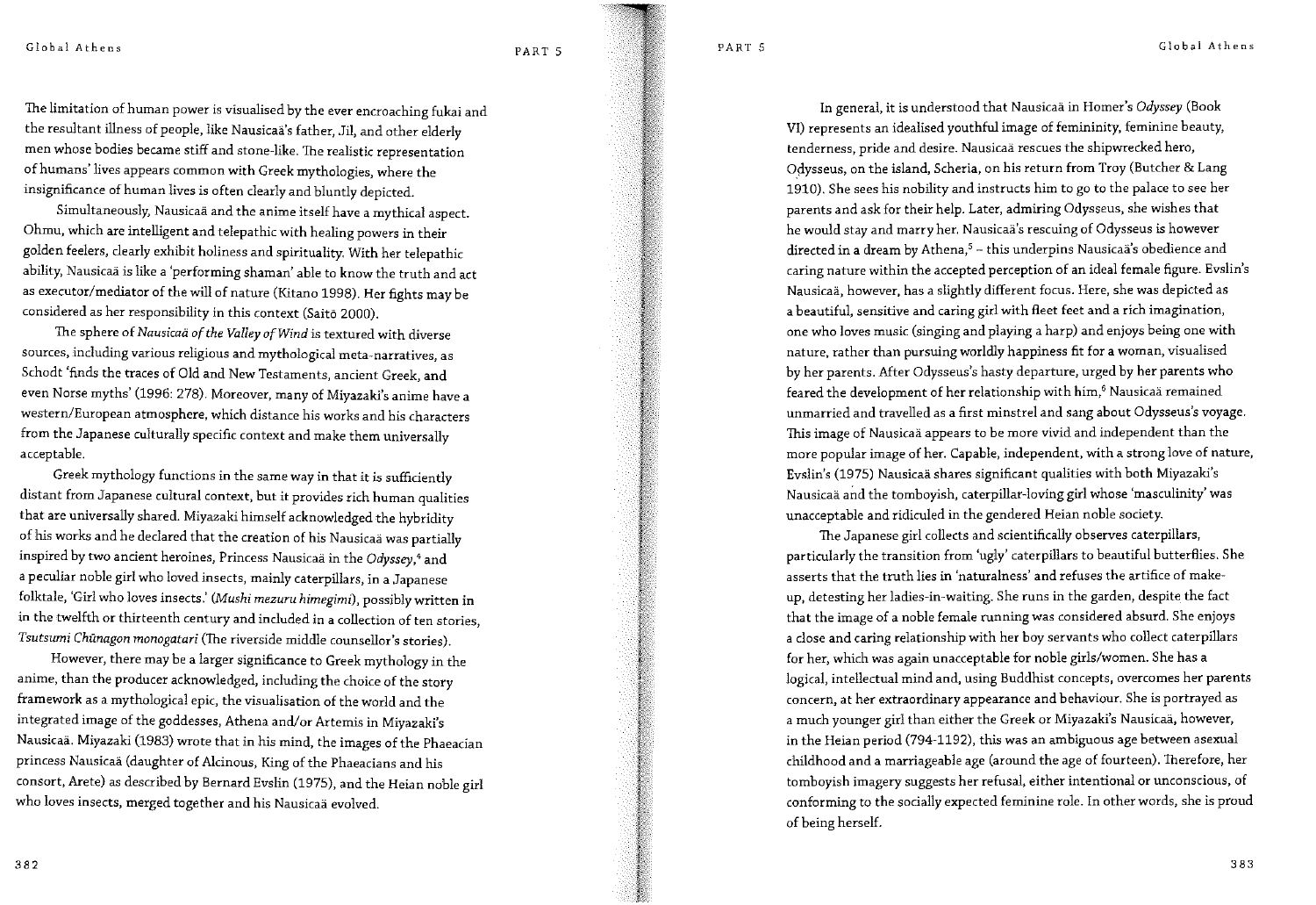PART<sub>5</sub>

Global Athens

Similar to the insect loving girl, Miyazaki's Nausicaä also has a strong belief in beauty and truth in nature. She frequently visits the fukai and bravely carries out her research there. She collects fukai spores and grows them in her secret laboratory, all of which was prohibited or at least strongly discouraged by community rules. She struggles to find why the threatening, toxic fukai exists and expands. She wonders if the fukai's expansion is inevitable, and humans are doom to extinction. Her communication with the ohmu and research into the fukai indicate a new interpretation of the boundary between humanity and nature, as the fukai, seen as an embodiment of evil. are discovered to be the cleansers of the poisoned earth.

Miyazaki's Nausicaä, enjoys freedom, symbolised in her ability to fly in an endless sky, which may have evolved from his compassion toward both girls who long for freedom but are constrained by the pressure of social conformity: Greek Nausicaä with parents who hope to see her happily married thus separate her from Odysseus; and the Heian noble girl facing hardships in the closed, suffocating Heian noble society.

Additionally, in Miyazaki's work, we are able to see a shadow of the Greek virgin goddesses such as Athena in Nausicaä. There are a wide variety of stories regarding both goddesses and their images are diverse and equivocal (Baring & Cashford, 1993; Abbott, 1999). This diversity and ambiguity is not in fact unlike Nausicaä in the Valley of Wind, particularly when we look at the original comic version, where Nausicaä, who hates killing, goes through many battles and ends up terminating all seeds/eggs. The very life, that was created and stored for the future at a time when the restoration of the Earth was completed and fresh air and water returned.

Athena, the patron of the city Athens, the Goddess of wisdom, strength, and weaving was a beautiful virgin yet an excellent warrior. She fought to protect her cities and people, like Miyazaki's Nausicaä. She represents male and female qualities, although Nausicaä's youthfulness and non-sexuality is emphasized in contrast with the mature and often jealous misogynist, Athena. Athena has a strong but an ambiguous relationship, with her father Zeus. Although she is the daughter of Zeus and Metis, she was born from Zeus' head after he swallowed Metis fearing his prospective son and Metis together would overpower him. Zeus suffered severe headaches, and demanded Hephaestus (god of the blacksmiths) to open his head, from which the fully matured and armed Athena emerged. Despite the fact that she was said to have changed

from male to female in Zeus' body, her masculinity and independence is immediately evident. Her freedom from a feminine role is also strengthened by the absence of a mother's presence or influence.

This is somewhat similar to Nausicaä, who lost her mother early in life and had a strong bond with her father, Jil. She hysterically slaughters the Torumekian soldiers who killed the defenceless Jil in bed. Her concerns about his illness motivate her to study the fukai. The ambivalence of their relationship is, however, indicated in her image/dream in her mind while she is falling into the depth of the fukai. In the image, her father is represented by a dark silhouette, forcing the young Nausicaä to give up her friend, a baby ohmu. Furthermore, the comic version depicts Nausicaä's sorrow and alienation after her mother's rejection. It suggests that the strength of her love for others is not simply her nature, but also lies in her lonely and independent soul.

Despite their celibate independence, Nausicaä and Athena exhibit motherliness. Athena becomes affectionate towards a baby, whilst Nausicaä expresses her mother-like, or elder sister-like tenderness towards others, including non-humans. Their motherly affections are not necessarily contradictory with them being excellent warriors, as their involvement in fights is to protect people for whom they care. This may be a typical perception of female warriors. According to Nochlin (1999), women's fights were acceptable when they substituted for missing male warriors to defend their own territories/homes and their young, even in the Revolutionary period when 'the woman warrior is transformed into a negative rather than a positive signifier.' It is, however, noteworthy that being a girl, Nausicaä's care for others is not exclusive but lenient and spiritual.

Moreover, Nausicaä and Athena are similarly involved in agriculture, which help their people respectively. During her dispute with Poseidon, Athena creates an olive tree, which wins her the city, Athens. Nausicaä grows spores from the fukai in her laboratory to find out the secret of the fukai. She also takes care of the forest which has been protecting the valley for three hundred years. Her eradication of the fukai's spores, brought in by Kushana's crashed cargo ship, shows her dedication and commitment to the forest and her people's lives. This forest seems manmade and looked after, similar to the olive plantation. At the very end of the anime, the image of a sprout of the Chico, the tree that belongs to the valley, together with Nausicaä's flying cap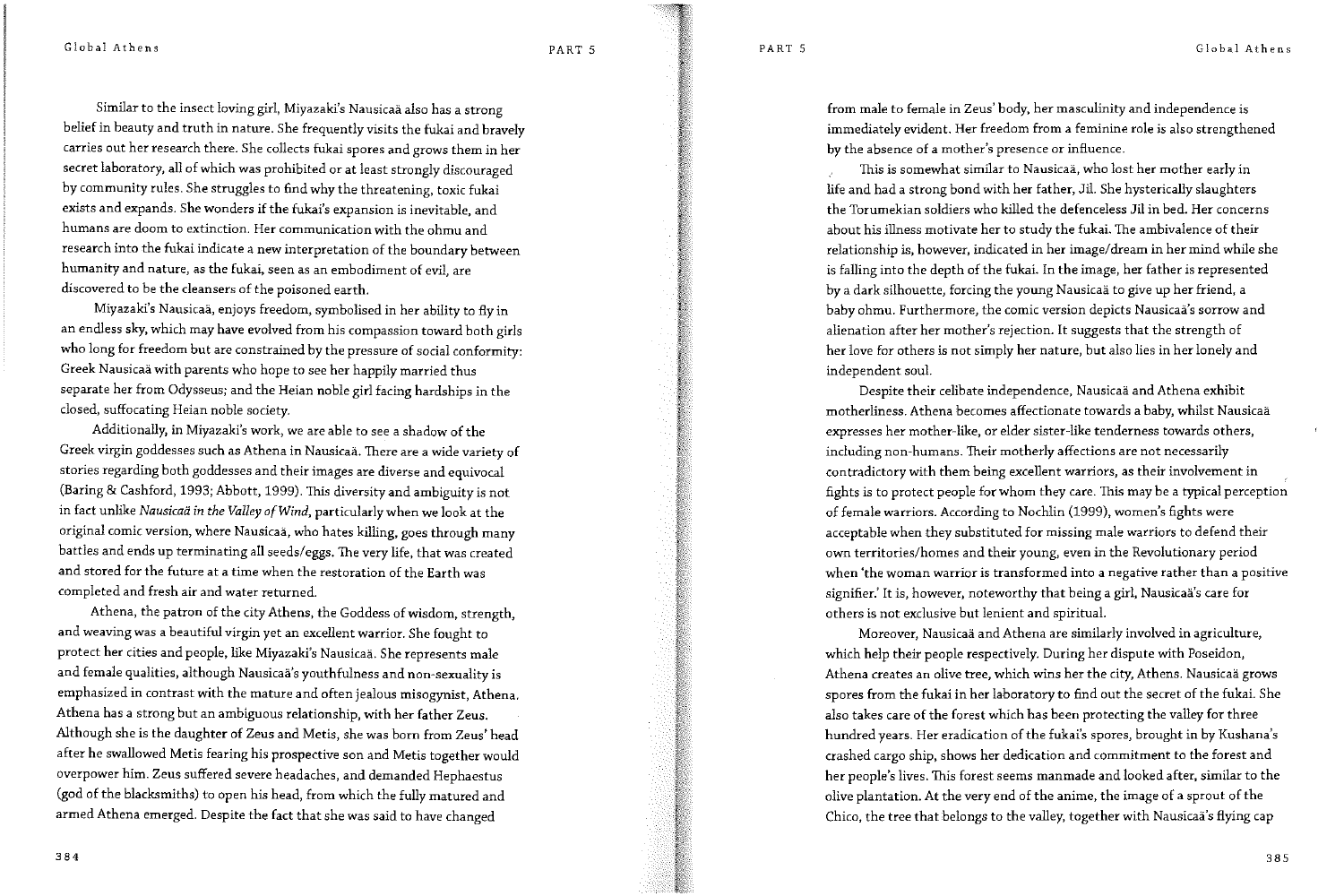PART<sub>5</sub>

PART<sub>5</sub>

Global Athens

in the deep interior of the fukai, indicate her role and presence as guardian of humans and the potential future coexistence between humans and nature.

Artemis, the goddess of Moon and wildlife may also share some aspects with Miyazaki's Nausicaä. Artemis is a daughter of Zeus and Leto and her twin brother is Apollo. She remains unmarried in order to be independent, and she obtained Zeus's support. This suggests her solitude as well as self-centredness. Although Artemis is a hunter, she also relates to animals (wild, untamed) and protects them,<sup>7</sup> which is common with Nausicaä (Teto, ohmu and other insects) as well as the insect loving girl. Teto, her fox-squirrel, bites Nausicaä's finger hard, before he realises her caring nature and becomes her faithful companion. In addition, she loves dancing and in Homer's Odyssey Odysseus admires Nausicaä's dance and compares her with Artemis. Miyazaki's Nausicaä also dances with joy in the fukai, lifting up the ohmu's lens after she has successfully removed it from its shell. In Evslin's depiction (1975: 145), the name of Artemis is mentioned when Nausicaä meets Odysseus: Odysseus had wit enough to address her as the goddess Artemis.

The image of Athena is also visually glimpsed in Miyazaki's Nausicaä, particularly with her helmet and ceramic sword. Athena is often painted or sculptured, as wearing a bronze helmet and holding a sword. While outside her home/castle, Nausicaä generally wears a long sleeved army type short coat, with whitish tights, knee-high long spats, boots, and large gloves, handling a sword. In the air, she wears a soft helmet or flying cap and also a mask when in the toxic fukai areas.

The militaristic Kushana, Princess of the Torumekian Empire, is also an excellent warrior, who reminds us of Athena. However, her body is heavily covered by metal armour of white and gold, which is different from the light and swaying movement of the attires of Athena and Nausicaä. Athena is often accompanied by her owl and Nausicaä is accompanied by Teto on her shoulder. The legendary male figure in the tapestry also has a large bird on his shoulder. Moreover, the pictures of the winged Athena and Artemis may be compared to the angelic female figure in the opening of the anime, as well as Nausicaä's light, free and smooth flight on her white glider. According to Közu (1965), Athena's frequent appearance in bird form in Homer may be the trace of her being a goddess in bird form in Mycenaean culture. Unlike Greek gods/ goddesses and angels in Christianity, Japanese myths and folktales generally did not have the imagery of winged beings, although there were flying heavenly beings.

There is however a crucial difference between the Greek goddesses and Miyazaki's Nausicaä, regarding their social perspective and their individualistic and powerful presences. The Greek virgin goddesses enjoy freedom because they are powerful goddesses and have Zeus' special support; hence they are totally privileged and cannot be understood as role models of women in general (Blundell & Williamson 1998; Fujinawa 1971).<sup>8</sup> Their personalities may be consistent, particularly regarding their self-centredness, yet some of their actions cause social frictions. The conflict lies between themselves and their society. They can be perceived as a threat to the society, the patriarchal community, both of the gods and the humans. They are worshiped but also feared as potentially monstrous. In contrast, Nausicaä's intrinsically selfless, compassionate personality makes her 'beneficial' to her society and an idealistic role model for both men and women. She may be seen as able to cause some potential social harm, for example, a young Nausicaä tried to protect a baby ohmu, which eventually was taken from her by adults, as they believed that ohmu and humans could not live together. However, this could be understood as a reflection of the hostility between two worlds which she simultaneously belongs to, rather than a personal confrontation with society.

The negative aspects of Athena, Artemis and many other female figures in Greek myths are depicted as womanly jealousy, which again is absent in Nausicaä. She has a womanly body and an affectionate heart, although she does not seek heterosexual love. She accepts each individual as he/she is. Her love and care for others is expressed as daughterly, sisterly and motherly or as a friend and a leader. In a sense, she is closer to Artemis, who is considered to embody 'purity'. She only enjoys an equal friendship with Asbel, the prince of another small country, Pejite. The absence of Nausicaä's jealousy and desire for love is essential for her independence, within a Japanese socio-cultural framework, where gendered role-playing penetrates everyday life.

The absence of negative or threatening characteristics in the portrayal of Nausicaä can be considered that she is characterized not as a mature woman but as a girl, with an emphasis on her innocence. Ohtsuka (1987) saw that Nausicaä's inner self, which is represented by the young Nausicaä's voice, is the key to transforming herself from a guardian deity of a small community to a 'god' who participates in the rebirth of the earth. Natsume (1997) similarly claimed that the key is Nausicaä's purity and innocence, and that these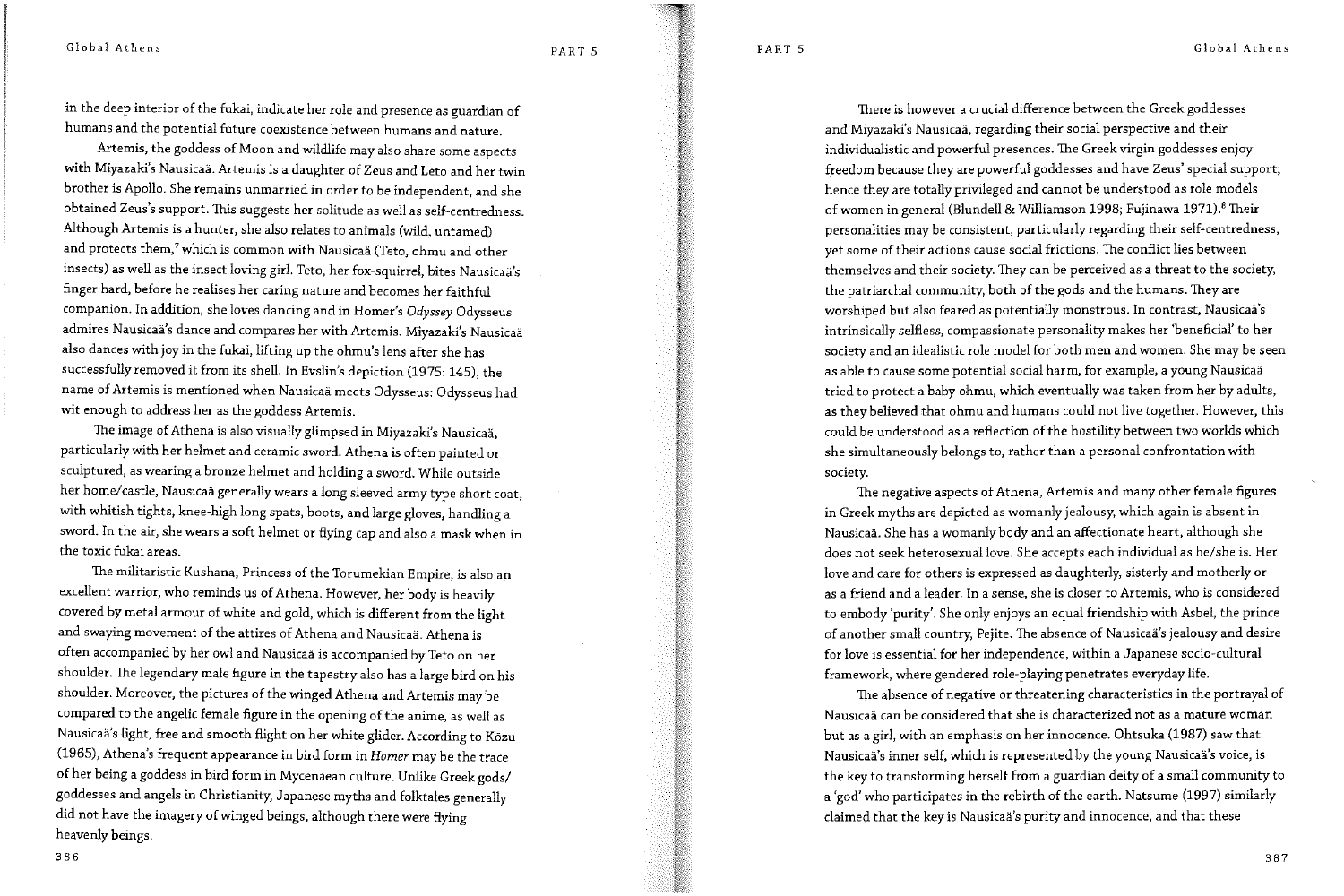qualities make her a legitimate successor of the moral ethics of the post-war manga and anime. It can be safely said that Nausicaä established herself as the first soul, a talented and autonomous fighting hero in the anime and the icon of the period.

According to Mivazaki, he chose her as the hero of this story, because in the current situation, it was difficult to create male characters with initiative even in their fights (quoted in Kiridöshi 2001: 19). This is a reflection of the period when girl (shojo) and cute girl fighters became significant icons in literary creations, and were consumed fervently everywhere in Japan through media and consumerism. Sakakibra (2004) saw Nausicaä of the Valley of Wind as an exemplary work of 'beautiful girls' stories, in which a girl becomes a fighting hero and her special/magical power (such as Nausicaä's telepathic communication with ohmu) becomes a decisive factor in rescuing the world. This image strongly contrasts to the image of a boy's loss of position as a saviour/protector of a girl whom he loves. Honda (1986) also argued that Nausicaä's combined girl-ness and boy-ness is tragic, and the longing for a girl as a saviour indicates people's implicit desire to destroy the social order in the real world.

Nevertheless, the girl heroes' attraction is ambivalent and lies in their 'innocent cuteness', which can be admired as ethereal, sacred, magical, ethical, powerful, independent but also sexually attractive and thus vulnerable, depending on the audience's viewpoints. This means their external persona, their expected roles, are more significant than their inner selves, which may signify the potential absence of girl heroes' inner depth. Although very subtle, this may be common with Nausicaä. Her face is hidden under a mask in her first appearance and symbolizes the ambiguity of her presence, the deeprooted discrepancy of her role and her inner self, whose absence underpins her mythical purity.

This anime, Nausicaä of the Valley of Wind, gives significance to the colour blue, one of the two colours of the Greek national flag, and symbolize the Hellenic sea and sky (alexandros.com 1996). The colour blue dominates the world of this anime. It is importantly employed to signify metonymically nature, the ohmu, and the healer of the injured earth, and the connection between Nausicaä and nature, particularly the deep blue of her clothes when, in the climactic scene, they are dyed by a young ohmu's blood. The ohmu's numerous eyes are blue when they are calm. The colour of Nausicaä's outside

attires (her flying cap, short coat, knee-high spats and large gloves) are also light blue, suggesting her serenity, logical mind and spirituality.

In the landscape, blue bestows the ethereal serenity and depth of nature. More importantly, the fukai itself is compared with the ocean, both visually and linguistically. The word fukai (lit. rotten sea), was coined by Miyazaki. Fu means 'rot, decay, decompose', suggesting the ecosystem and the regeneration. Kai is written in kanji (Chinese character) and means 'sea', instead of another possible kanji which means 'world' and which seems more suitable for the fungi forest, situated on the ground, surrounded by the desert. This underpins the ocean image of the fukai in the amine. Inside the fukai is filled with soft, somewhat sorrowful light of blue, like the bottom of a soundless sea. It holds abundant clear water in its depth and prevents the occurrences of floods in the desert (Takahata 1984).

Some fukai creatures fly smoothly, reminding us of the sea creatures in the ocean. The shapes of fungi look like coral, rather than plants on the ground. Falling white spores of the fukai plants also resemble corals' spores. Moreover, the depth of the fukai is the place of clean air, sand and water, where Nausicaä and Asbel fall through quicksand. It is dyed soft blue and the scenery when looking up at the upper layer of the forest, resembles the sight from the bottom of the sea to the surface. The crystallized, shining sand, not the moist soil, from the dead trees covers the ground of the fukai. In addition, a wide, flat, blue lake with toxic water, called the acid sea (Sun no umi), which distances the valley from the fukai, may be similar to the Mediterranean Sea. The windy, clear sky is Nausicaä's home, where she flies high and free. The blue ocean sends fresh winds to the Valley of Wind, which protect it and all living things from the toxic fukai.

The divine serenity of blue in Nausicaä's world may suggest further cultural complexity. Blue, the colour of the sky, has a sense of holiness and spirituality in many cultures and often used in religious pictures, including the Virgin Mary's garments in Renaissance arts. Additionally, using the rich intertextuality of divine blue, the comic Nausicaä goes further to signify the paradise like place called 'the land of pure, clean blue' (aoki seijo no chi) filled with clean air and water, that is envisaged when the fukai has accomplished its cleaning of the poisoned earth. However, the irony is that the image of the land of pure blue, as well as ohmu who have blue blood, are all parts of an artificial system invented by scientists before the Seven Days Fire and it will be too clean for currently living forms.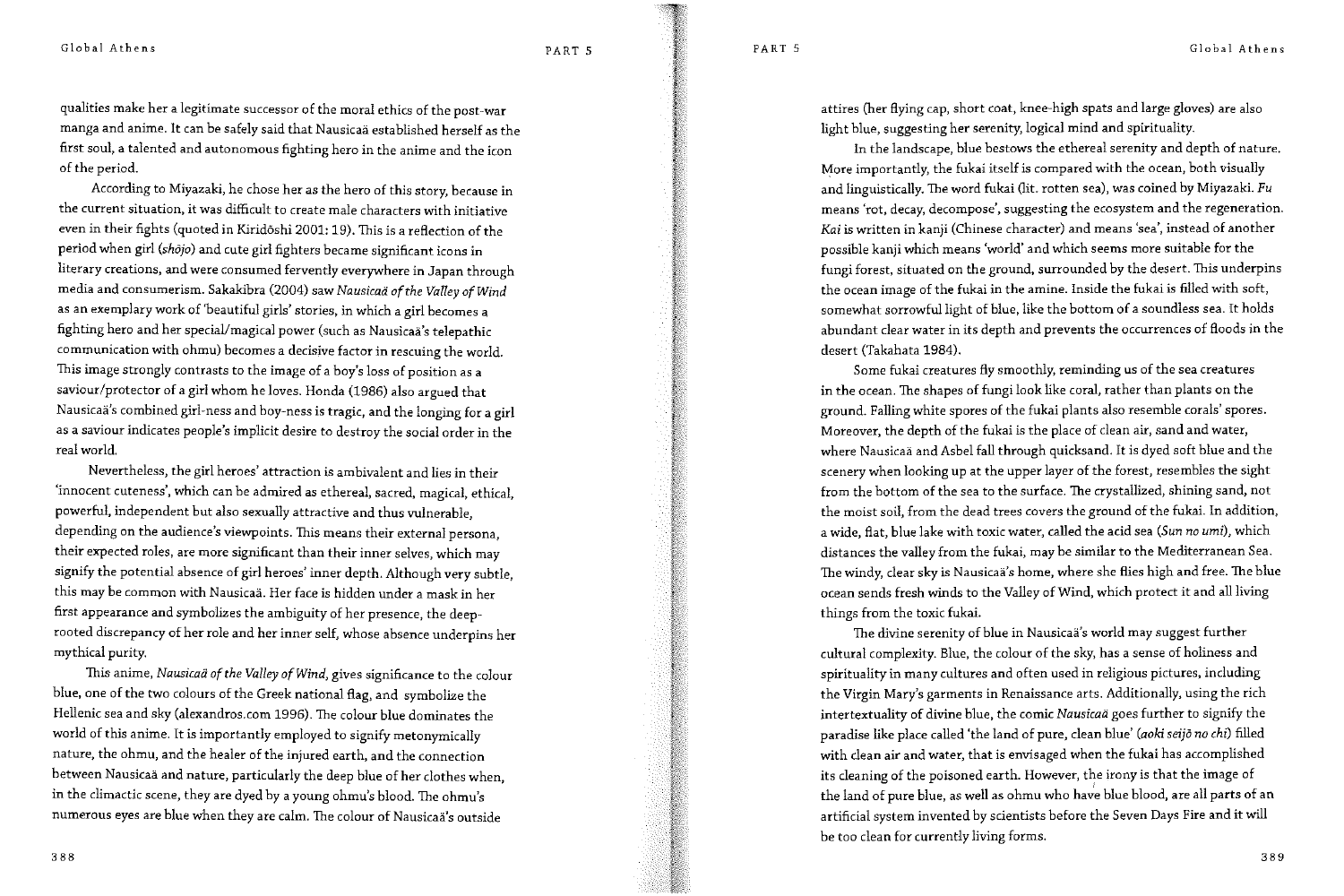PART 5

Global Athens

In contrast to the colour blue, red signifies anger and the destruction caused by humans. This is exemplified by the fires, the rage in the eyes of the ohmu, the eyes of the biotechnological weapon, God soldiers, who completely destroyed the earth in the devastating worldwide war, the Seven Days of Fire.

An old man in the valley also makes the contrast between water and fire with his claim that it takes wind and water a hundred vears to cure a forest that has been burnt by fire in a day. According to Komachiya (1987), blue and red is in contrast, as blue is physically a distant colour which gives depth to the object in the scenery, whilst red is the closest colour to the body and stimulates lively activities. Furthermore, the contrast between blue and red is compared to Nausicaä who wears blue, constantly touches things in blue and cares for lives and Kushana who constantly use fire. She sees the 'bloody' road as her fate. She represents the belief in the human civilisation and technology (Chûjō 1997). Although these two are contrasted, the story, particularly in the comic version, also suggests that they are possibly a pair, or a doppelganger for one another (Napier 1998). Sasaki (2005) supported this, suggesting that Kushana may be derived from Sanskrit, a name and also a word which refers to 'war' and the word can be spelled as 'Cusianna' which is an anagram of 'Nausicaa'.

Contrasting blue and red colours are powerfully employed in the climatic scene where, in her desperate attempt to stop the ohmu's imminent attack of the Valley of Wind, Nausicaä attired in blue, stands with the baby ohmu (who has blue eyes), in front of the herd of the enraged, stampeding ohmu with red eyes. Both Nausicaä and the baby ohmu are thrown by the unstoppable ohmu, however, the redness of the ohmu's eyes is swiftly replaced by the blue of serenity, as if a field fire being swept by a blue lake. This is followed by the ohmu raising her up with their numerous feelers and forming a golden field whereupon Nausicaä awakes. This is often perceived as her heroic death and mythical rebirth (Akasaka 1988, quoted in Inaba 1996; McCarthy 1999; Shimizu, 2001) and/or criticised that her image implies an unintentional glorification of self-sacrifice (Ohtsuka 1987; McCarthy 1999).

Her mythical image is indeed reinforced by the tapestry image of a prophetic saviour, wearing foreign, blue clothes and coming down onto the golden field, as the old, wise Obaba-sama claims. However, there is no indication of her becoming a living god awed and revered, but a beloved member of the community. The story ends with a euphoric and spiritual air of reconciliation between humans and the fukai. It was generally appreciated by the audiences

and Miyazaki himself saw it as an essentially inevitable ending (Miyazaki, 2002), although there are also criticisms which Inaba (1996) summarised as: 1) it offers too easy a solution to the ecological problem, and 2) it advocates Nausicaä's 'divine right of a king' in relation to the Emperor system in Japan. Inaba then asserted that the latter part of the comic version of Nausicaä of the Vallev of Wind is Miyazaki's own criticism to the anime's ending.

In conclusion, the complexity of Miyazaki's Nausicaä suggests the presence of rich, diverse pre-texts, which may include not only the Phaeacian Princess Nausicaä's femininity and her caring and independent nature, and the Japanese noble girl's stubbornly logical, independent mind with her passion for insects and nature, but also the diverse, versatile and ambiguous image of the Goddesses, Athena and Artemis. In the anime, utilizing all of her personal qualities and abilities (for example, her asexual appearance, independence, physical and psychological strength, and compassion towards others), Nausicaä, like Athena for Athens, is represented as a devoted protector of her valley and her people. In this regard, the goddess and her image appear to me to have many similar aspects with Nausicaä, physically, psychologically and in her visual presentations. The ohmu with a sense of divinity is compared to non-human/celestial creatures in Greek myths in which mortals and immortals coexist. The imagery of the sphere of the anime and the symbolical significance of the colour blue within also echo some resonances of the scenery of Greece and its seas.

Many Japanese people, whose culture appreciates the impermanence of life, have sympathetically adopted Greek mythologies, particularly those with dynamic and tragic stories. Moreover, both cultures somewhat similarly experience a consistent tension between the dominant patriarchal influence in the public sphere and the strong maternal influence individual women had in private. This renders the psychological needs for the creation of idealistic, androgynous virgin characters, such as Athena (goddess) and Miyazaki's Nausicaä (super 'girl'), who as Napier (2001) summarised, embody ideally compounded human qualities: femininity and masculinity, innocence and maturity, independence and compassion, intelligence and spirituality, and art and nature. The rich Greek narratives have been inspiring writers and artists to create their individualistic representations in quite different forms and context from the originals. Miyazaki's Nausicaä of the Valley of Wind is one of the excellent examples of such cross-cultural encounters.

390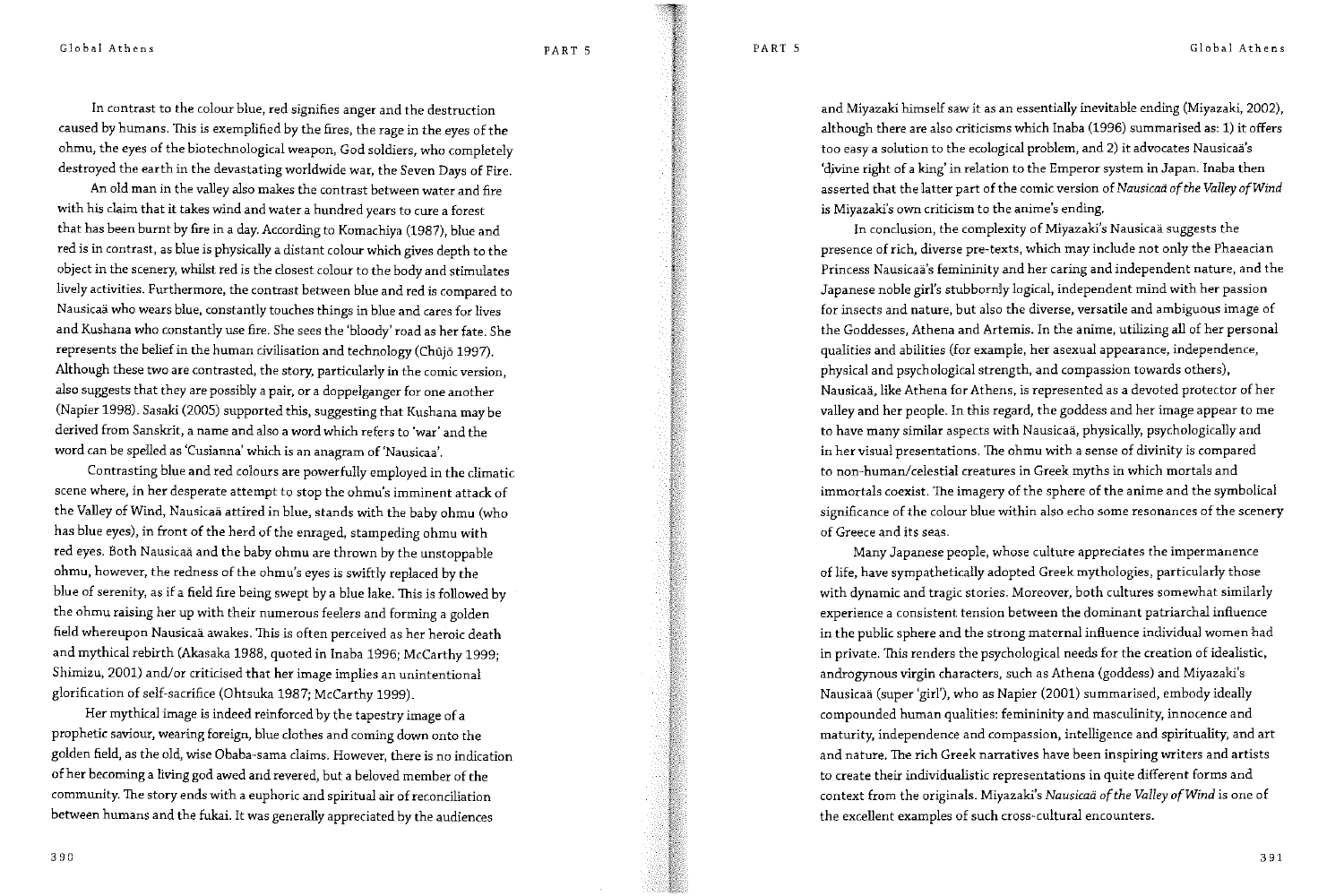# References

Abbott. E. (1999). A History of Celibacy, New York: Scribner, pp.23-46.

Baring, A. and Cashford, J. (1993), The Myth of the Goddess: Evolution of an Image, London: Penguin Book, pp.299-345.

Bennett, C. (1976), God as Form: Essays in Greek Theology, Albany: State University of New York Press, pp.1-48.

Blundell, S. and Williamson, M. (1998), The Sacred and the Feminine in Ancient Greece, London: Routledge, pp.71-95.

Bryce, M. and Stephens, J. (2005), 'Japanese popular culture and character fashioning: the quest for subjective agency in the animated films, Nausicaä of the Valley of Wind and Perfect Blue', International Journal of the Humanities, Vol. 1, pp.311-21.

Butcher, S. and Lang, A. (1910), The Odyssey of Homer, London: Macmillan, Book VI, pp.92-102.

Chūjō, S. (1997), 'Tatakai no rinri to hisho no kairaku (Ethics of fights and pleasure of flying), Eureka, 29:11, pp.104-109.

Evslin, B. (1975), Gods, Demigods and Demons: An Encyclopedia of Greek Mythology, New York: Scholastic Inc., pp.145-47.

Fujinawa, K. (1971), Kirisha shinwa no sekai-kan (Views of lives in Greek Myths), Tokyo: Shinchōsha, pp.53-96.

Honda, M. (1986), Shōjo fuyû (Girls floating), Tokyo: Seidosha, pp.165-178.

Inaba, S. (1996), Nausicaä dokkai (Analysis of Nausicaä), Tokyo: Mado-sha, pp.17-26.

J. Napier, S. (1998), 'Vampires, Psychic Girls, Flying Women and Sailor Scouts: Four faces of the young female in Japanese popular culture', in Martinez, D. P. (ed.), The World of Japanese Popular Culture: Gender, Shifting Boundaries and Global Cultures, Cambridge: Cambridge University Press, pp.91-109.

Kiridōshi, R. (2001), Miyazaki Hayao no 'sekai' (Hayao Miyazaki's world), Tokyo: Chikuma shobó, pp.14-24; 207-314.

Kitano, T. (1998), Nihon Anime shigaku kenkyū josetsu (Introductory research on history of Japanese Anime), Tokyo: Yahata shoten, pp.154-57.

Komachiya, A. (1987), Shikisai no Archaeology (The archaeology of colours), Tokyo: Keiso shobō.

Kôzu, H. (1965), Gírisha shinwa (Greek myths), Tokyo: Iwanami shoten, pp.36-38.

Lefkowitz, M. (2003), Greek Gods, Human Lives: What we can learn from Myths, New Haven: Yale University Press, pp.85-112.

Marinatos, N. (2000), The Goddess and the Warrior: The Naked Goddess and Mistress of Animals in Early Greek Religion, London: Routledge, pp.92-109.

McCarthy, H. (1999), Hayao Miyazaki Master of Japanese Animation: Films Themes Artistry, Berkeley: Stone Bridge Press, pp.71-92.

Miyazaki, H. (1983), 'Nausicaä no koto' (Things about Nausicaä), (Animage Comics) Kaze no tani no Nausicaă, vol. 1, Tokvo: Tokuma shoten, p.137.

Miyazaki, H. (2002), Kaze no kaeru tokoro: Nausicaä kara Chihiro made no kiseki (The place where the wind returns home: the track from Nausicaä to Chihiro) [Spirited Awayl, Tokyo: Rockin' On Inc., pp.266-270.

Napier, S. (2001a). 'Confronting Master Narratives: History As Vision in Miyazaki Havao's Cinema of De-assurance', Positions: East Asia Cultures Critique, 9.2, pp.467-93.

Napier, S. (2001b), Anime from Akira to Princess Mononoke: Experiencing Contemporary Japanese Animation, New York: Palgrave, pp.15-34; 121-38.

Natsume, F. (1997). Manga to Sensō (Manga and Wars), Tokyo, Ködansha, pp.133-156.

Nochlin, L. (1999), Representing Women, London: Thames and Hudson, pp.35-57.

Ohtsuka, E. (1987), Manga no közö: shōhin text genshō (The Structure of Comic), Yudachisha, pp.4-16; 94-102.

Saitō, T. (2000), Sentō bishōjo no seishin bunseki (Psychoanalysis of beautiful girl fighters). Tokyo: Ōta shuppan, pp.178-80.

Sakakibara, G. (2004), Bishōjo' no gendai-shi (Contemporary history of 'beautiful girls'), Tokyo: Ködansha, pp.114-124.

Sasaki, T. (2005), 'Mivazaki anime' ni himerareta message: from 'Kaze no tani no Nausicaä' kara 'Hauru no ugoku shiro' made (Messages hidden in Miyazaki's anime: from Nausicaä of the Valley of the Wind to Howl's Moving Castle, Tokyo: KK Best sellers, pp.181-209.

Schodt, F. (1996), Dreamland Japan: Writings On Modern Manga, Berkeley: Stone Bridge Press, pp.19-32; 275-82.

Shimizu, M. (2001), Miyazaki Hayao o yomu: Bosei to kaosu no fantajî (Reading Miyazaki Havao: Fantasies of Motherhood and Chaos), Suwa: Chōei-sha, pp.133-55.

Takahata, I. (1984), 'Takahata Isao producer ga kataru 'Konna jidai o mukaetemo shizen no itomani wa vahari kawaranai' (Takahata Isao producer told, 'Even we become to live in the (problematic) period, the workings of nature still remains unchanged', in Animage, 7:4, pp.30-31.

# Acknowledgements

The author wishes to acknowledge the contribution made to this paper by Chryss Bryce through her in depth discussions, content suggestions and text editing.

# **Notes**

<sup>1</sup> This article is largely based on a 2003 humanities' conference presentation, co-authored with Prof. John Stephens 'Japanese popular culture and character fashioning: the quest for subjective agency in the animated films, Nausicaä of the Valley of Wind and Perfect Blue', (Bryce & Stephens  $2005$ ).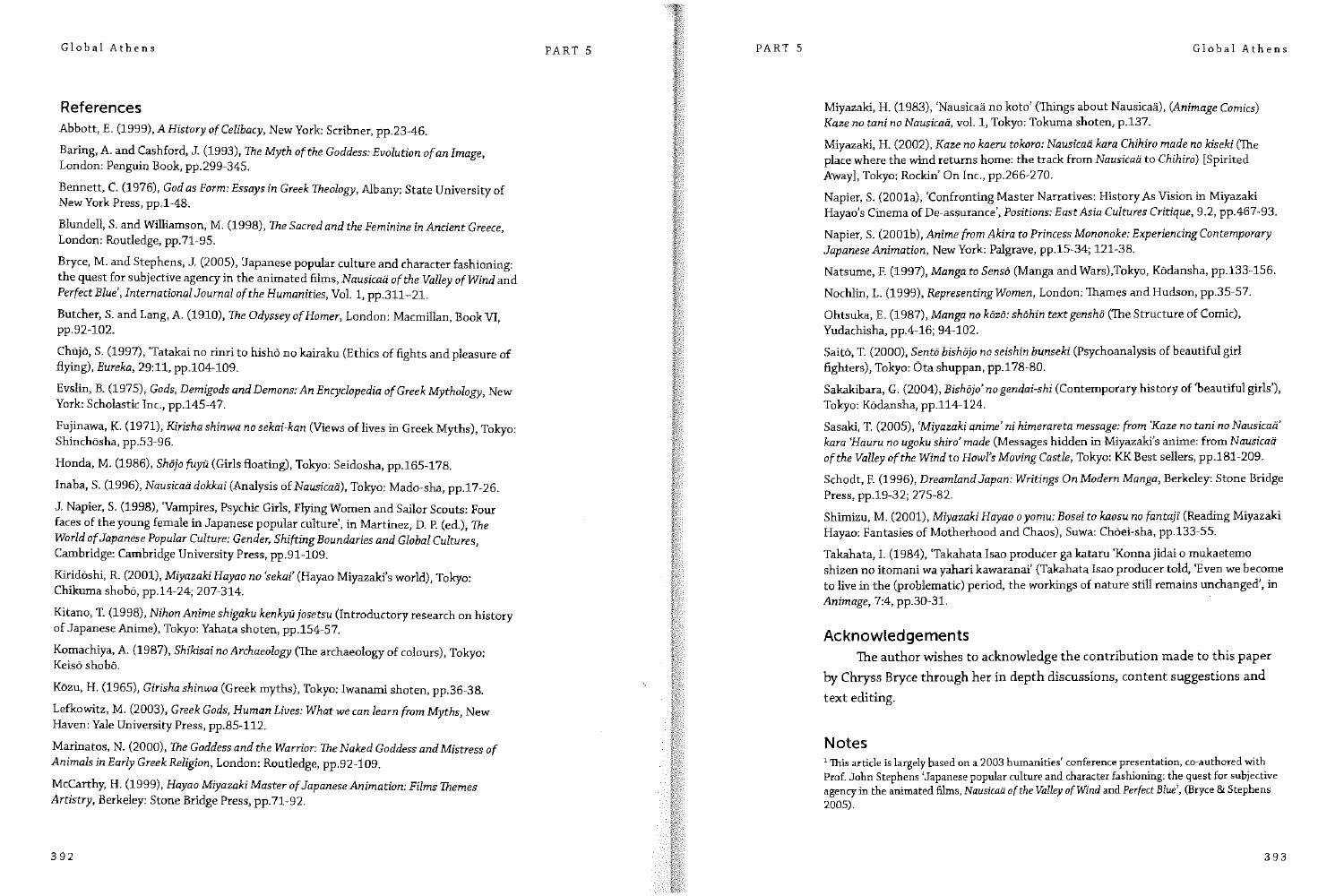$^2$  Hayao Miyazaki is the most successful animator and anime director, whose works include My Neighbor Totoro (Tonari no Totoro) in 1988, Castle in the Sky Laputa (Tenkū no shiro Laputa) in 1986, Kiki's Delivery Service (Majo no Takkyūbin) in 1989, Porco Rosso (Kurenai no buta) in 1992, Princess Mononoke (Mononoke-hime) in 1997, Spirited Away (Sen to Chihiro no Kamikakushi) in 2000. The most recent anime by him and his team, Studio Ghibli (established in 1985), is Howl's Moving Castle (Hauru no ugoku shiro, based on Diana Wynne Jones' Howl's Moving Castle) in 2004.

<sup>3</sup> Miyazaki's comic version was intermittently published in the monthly journal, Animage, between 1982 and 1994. It was subsequently published as a set of 7 volumes, between 1987 and 1995, followed by various translated versions, including Nausicaä of the Valley of the Wind. translated by David Lewis and Toren Smith in 1995.

<sup>4</sup> Described by Bernard Evslin (1975) in Gods, Demigods, and Demons: An Encyclopedia of Greek Mythology. Miyazaki read the Japanese version, Girisha shinwa shōjiten (Small Encyclopedia of Greek myths) translated by Minoru Kobayashi, Shakai shisosha, 1979.

<sup>5</sup> Lefkowitz claimed that 'the goddess (Athena) gives her (Nausicaä) courage so that she does not flee when Odysseus emerges from the olive thicket' (2003: 92)

<sup>6</sup> This is only one reading. Lefkowitz (2003: 111), for example, stated that Nausicaä's father wanted to make him his son-in-law but Odysseus wanted to go home.

<sup>7</sup> 'She [Artemis] has no special connection with vegetation or fertility. Rather, the wild animals signify her relationship with that aspect of nature which is untamed and even violent' (Marinatos 2000: 97).

<sup>8</sup> Fujinawa (1971) also asserted that the independent goddesses, such as Artemis, are a personification of the (wild, spiritual) nature, and their freedom is opposite to the ordinary women's situation in the ancient Greece.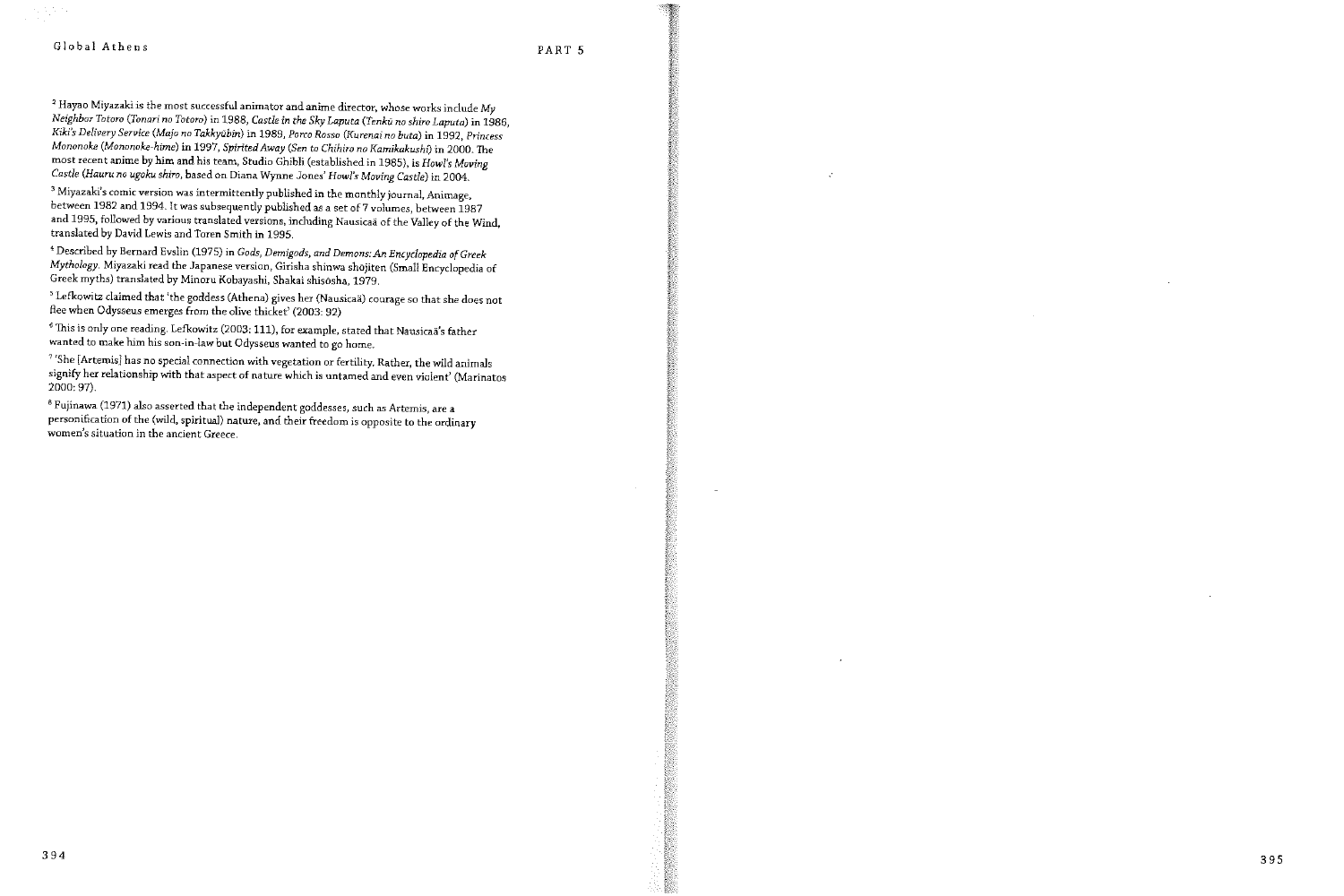# **Contributors**

## Mr Mario Baghos

mario.baghos@students@mq.edu.au

Mario Baghos is a PhD candidate in Ancient History at Macquarie University, In 2009, he was awarded both the Rev Dr Brian Murray and Diane Feeney Memorial Prizes for his undergraduate degree in theology. In 2010, he was awarded First Class Honours, sharing the Dr Beth Blackall Memorial Prize for the highest grade in a graduate level thesis. He is associate teacher in Early Byzantine History at St Andrew's Greek Orthodox Theological College

### Dr. Mio Bryce

mio.bryce@mq.edu.au

Mio Bruce is the head of Japanese Studies at Macquarie University. Her research interests include historical, sociological and psychological issues depicted in literature. She currently involved in interdisciplinary research into youth cultures, with particular focus on manga and anime, in conjunction with English Department at Macquarie University.

# Ms Katherine Cassis

katherine.cassis@sydney.edu.au

Ms Katherine Cassis teaches Modern Greek at the Department of Modern Greek Studies. The University of Sydney. She is currently in the process of completing her doctoral dissertation at the same university. She taught Modern Greek for seven years at Macquarie University, for three years at the Australian National University and has presented a series of lectures at the Open University of Sydney. Ms Cassis has contributed to conferences and regularly participates in the postgraduate seminars organised by the Department of Modern Greek at the University of Sydney. She has published various

articles and is in the process of preparing a translation of the poetic and philosophical works of George Sarantaris into English.

# Dr Kyriaki Frantzi

kyriaki.frantzi@mq.edu.au

Dr Kyriaki Frantzi is a lecturer in Greek studies seconded by the Greek Ministry of Education in Australian universities since 2003. Her research areas are gender, performance, and Greek language and culture. She holds a Masters in the History and Economy of the Mediterranean and a PhD in the History of Women in Science.

### Dr Athena Gavriel athenas@paradise.net.nz

Athena Gavriel is a New Zealand born Greek and Cypriot. She has 35 years experience as a mental health psychiatric nurse, completed a BA in anthropology and PhD in Nursing, "We are all different and the same. Culture, identity and mental health: Worldviews, wellbeing and health-illness experiences of Hellenes in Aotearoa New Zealand," Her research and clinical practise interests include culture, identity and mental health.

### Mr Leonard Janiszewski

leonard.janiszewski@mq.edu.au

Historian, Leonard Janiszewski, and documentary photographer, Effy Alexakis, have been researching the Greek-Australian historical and contemporary presence in Australia, and internationally, since 1982. Their project and archives, In Their Own Image: Greek-Australians, encompasses visual, oral and literary material. Various national and international touring exhibitions, books, articles and a film documentary

have been produced. Of their exhibitions the most pronounced have been 'In Their Own Image: Greek-Australians' and 'Selling an American Dream: Australia's Greek Café'; the latter is currently touring.

# Dr Vicky Karaiskou v. karaiskou@ouc.ac.cy

Vicky Karaiskou is Assistant Professor at the Open University of Cyprus, Program 'Studies in Hellenic Culture'. Her research focuses on the relationships hetween works of visual art and their social environment, along with the ways through which iconographic, or other components contribute to the understanding of the historical and social phenomena. Her current projects extend in two directions: the first focuses on the reasons and processes through which art and culture in Greece during the last thirty years are often understood and consumed as social symbols. The second explores public sculptures in Cyprns.

# Prof. George Kanarakis gkanarak@primusonline.com.au

George Kanaris OAM is Adjunct Professor at Charles Sturt University. He has published extensively on the literature, historiography, press and language of the Greeks in Australia and New Zealand. His books include Greeks Voices in Australia. The Greek Press in the Antipodes, and Interlanguage Influences on English and the Contribution of the Greek Language.

### Dr Elizabeth Kefallinos

elizabeth.kefallinos@mq.edu.au

Elizabeth Kefallinos coordinates the Greek Studies Program at Macquarie University. She has published on Modern Greek Literature, Education and Greek-Australian women and writers. She currently is working on an oral history about the identity/ identities of Greek-Australian women, since the mass migration of the 50s.

# Mr Dimitri Kepreotes sapress@greekorthodox.org.au

Dimitri is currently publishing director of St Andrew's Orthodox Press and since 2002 lecturer in Canon Law, Modern Greek and Christian Education at St Andrew's Greek Orthodox College, Sydney.

# Dr Paul McKechnie

paul.mckechnie@mq.edu.au

Paul McKechnie teaches Greek and Roman history at Macquarie University, having moved there from the University of Auckland in 2007. His research interests are in early Christianity, and Hellenistic Egypt. With Philippe Guillaume, he edited Ptolemy II Philadelphus and his World (Leiden, 2008). He and Dr. Elizabeth Kefallinos created Macquarie University's Open Universities Australia unit The Olympic Games, Ancient and Modern.

### Dr Blanche Menadier

blanche.menadier@mq.edu.au

Blanche Menadier is currently the convenor of the Bachelor of International Studies at Macquarie University where she is responsible for the delivery of a number of subjects including Citizenship: Past, Present, Global, The European Union and the International Studies Internship. She has extensive experience in archaeological fieldwork, including nine seasons at the Bronze Age site of Troy, and is a frequent guest lecturer in the Department of Ancient History at Macquarie University.

### Prof Alanna Nobbs

alanna.nobbs@mq.edu.au

Alanna Nobbs has a backgound in classical languages and is Head of the Department of Ancient History at Macquarie University and Deputy Director of its Ancient Cultures Research Centre.